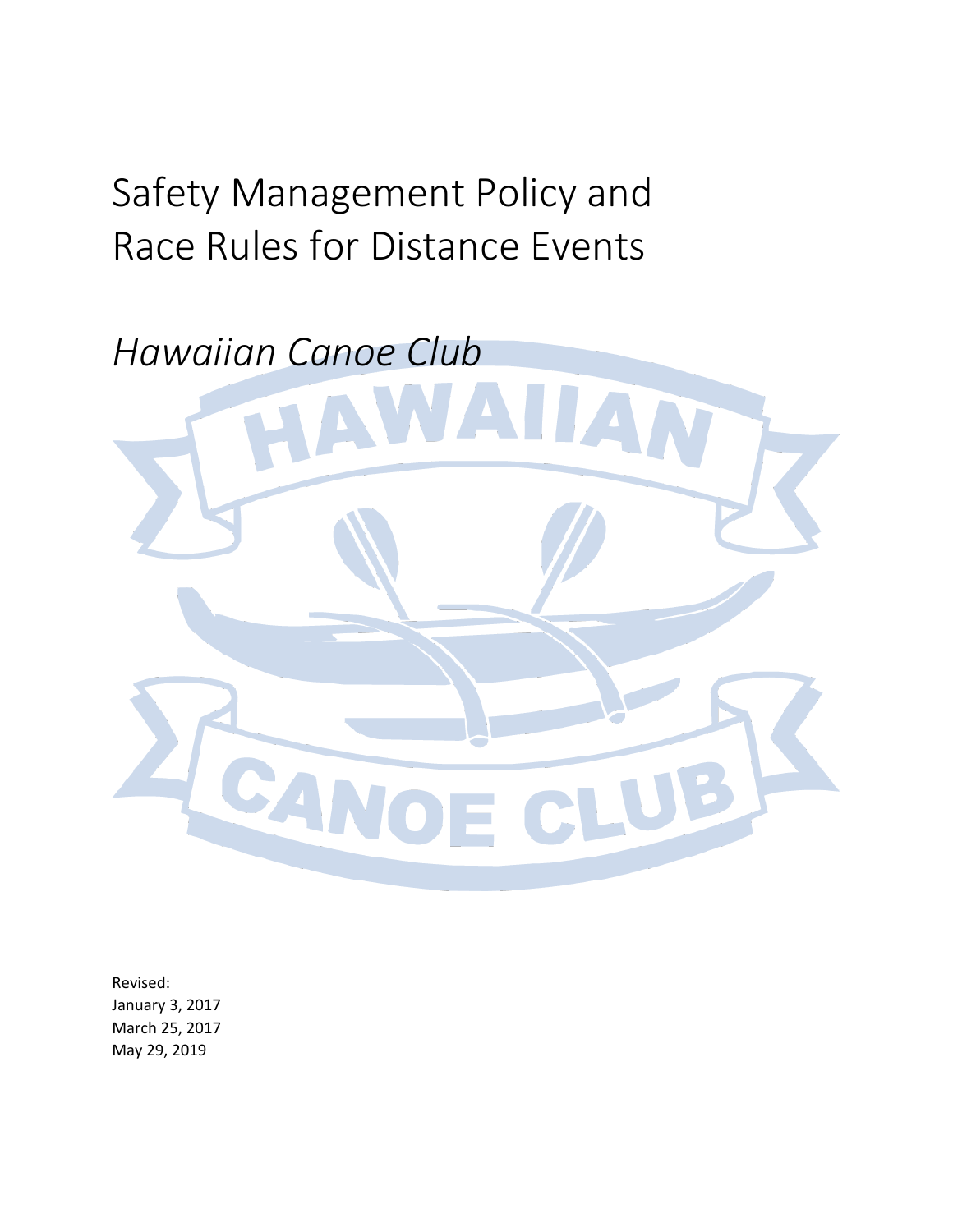### **TABLE OF CONTENTS**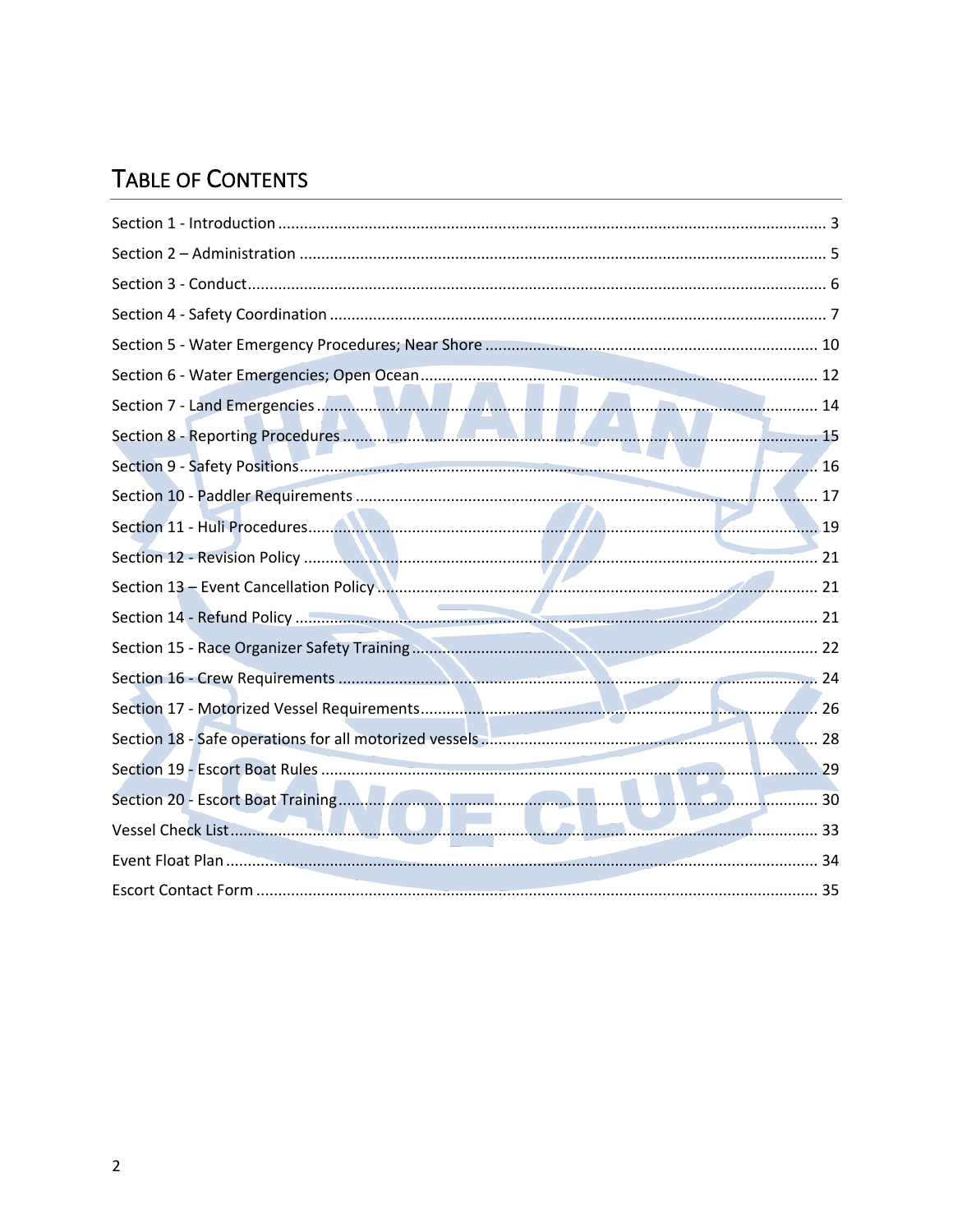### **SECTION 1 - INTRODUCTION**

#### PURPOSE:

Hawaiian Canoe Club (HCC) recognizes that safety is the joint responsibility of race organizers, race officials, coaches, participants, and volunteers. Although there are certain risks subjective in any water activity, we are committed to conducting our events with good judgement and common sense. This policy cannot cover every situation or incident. In cases where this policy does not cover such occurrences good judgement and common sense is to be used.

This document is not meant to replace the responsibility and care each individual has for themselves and others when participating in the sport of Hawaiian Outrigger Canoe Paddling. This document cannot address every hazard inherit with a water sport activity that takes place on the waterways of Hawaii. The hazards and dangers of activities associated with recreational activity on the waterways of Hawaii include but are not limited to other waterway users such as commercial and recreational boaters, power and sail boating, personal watercraft operators, surfers, kite surfers, skin and scuba diving operations, and swimmers. In addition to human activity on the water, hazards on the waterways include weather, surf, and animal activity. While this document will not address every situation, it will discuss guidelines and processes to manage as much as possible the risks paddlers may face while on the water.

The safety objective of Hawaiian Canoe Club is to ensure that each paddler participating in the sport of Hawaiian Outrigger Canoe paddling in our associated events are to:

- Ensure the safety of each paddler participating.
- Comply with safe paddling activities under direction of coaching staff/officials.
- Obey and follow the rules and regulations of the State of Hawaii, Department of Land and Natural Resources, Department of Boating and Ocean Recreation, County of Maui Department of Parks and Recreation, U.S. Coast Guard and other Federal and State agencies regarding the governance of the waterways and park use.
- Maintain trust, good faith, and cooperation of other waterway users.

\*These objectives DO NOT relieve the coach or officials from the safe supervision of a crew on the water at any time\*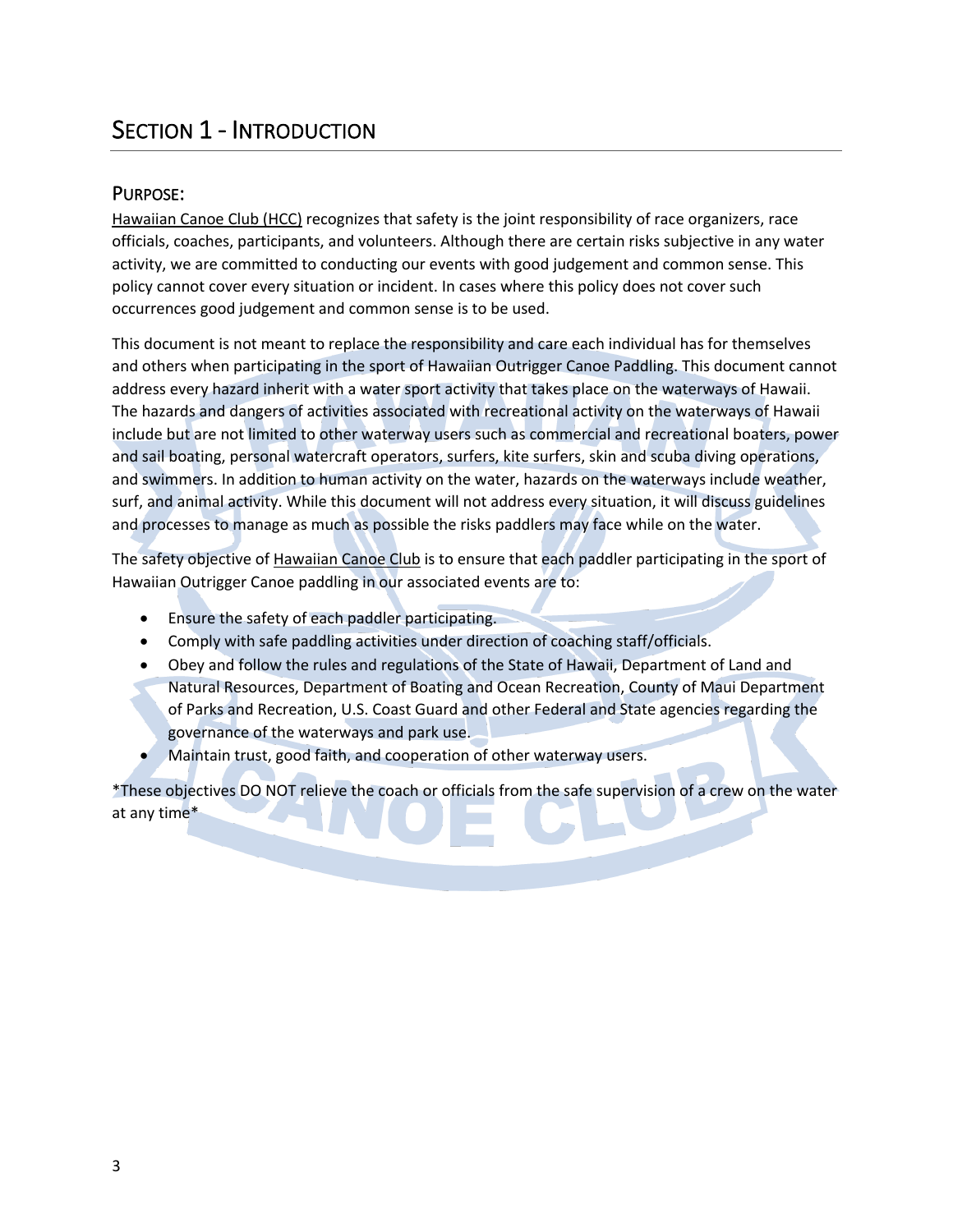#### POLICY:

This safety policy reflects our collective experience in long distance events. This policy is NOT site specific. Publishing a plan in writing is an important part of our efforts to improve safety awareness. HCC adopts this policy with the intent of doing more to promote safety. This policy is intended to complement the current governing, Event Protocols, and Agency Policies.

HCC reserves the right to amend this policy from time-to-time without notice.

#### APPLICATION:

This policy applies to the following people within HCC's membership base whether they are serving in a paid, unpaid, or voluntary capacity:

- Board members
- Club members
- Officials
- Support personnel
- Coaches
- Paddlers
- Outside participants

**SAN**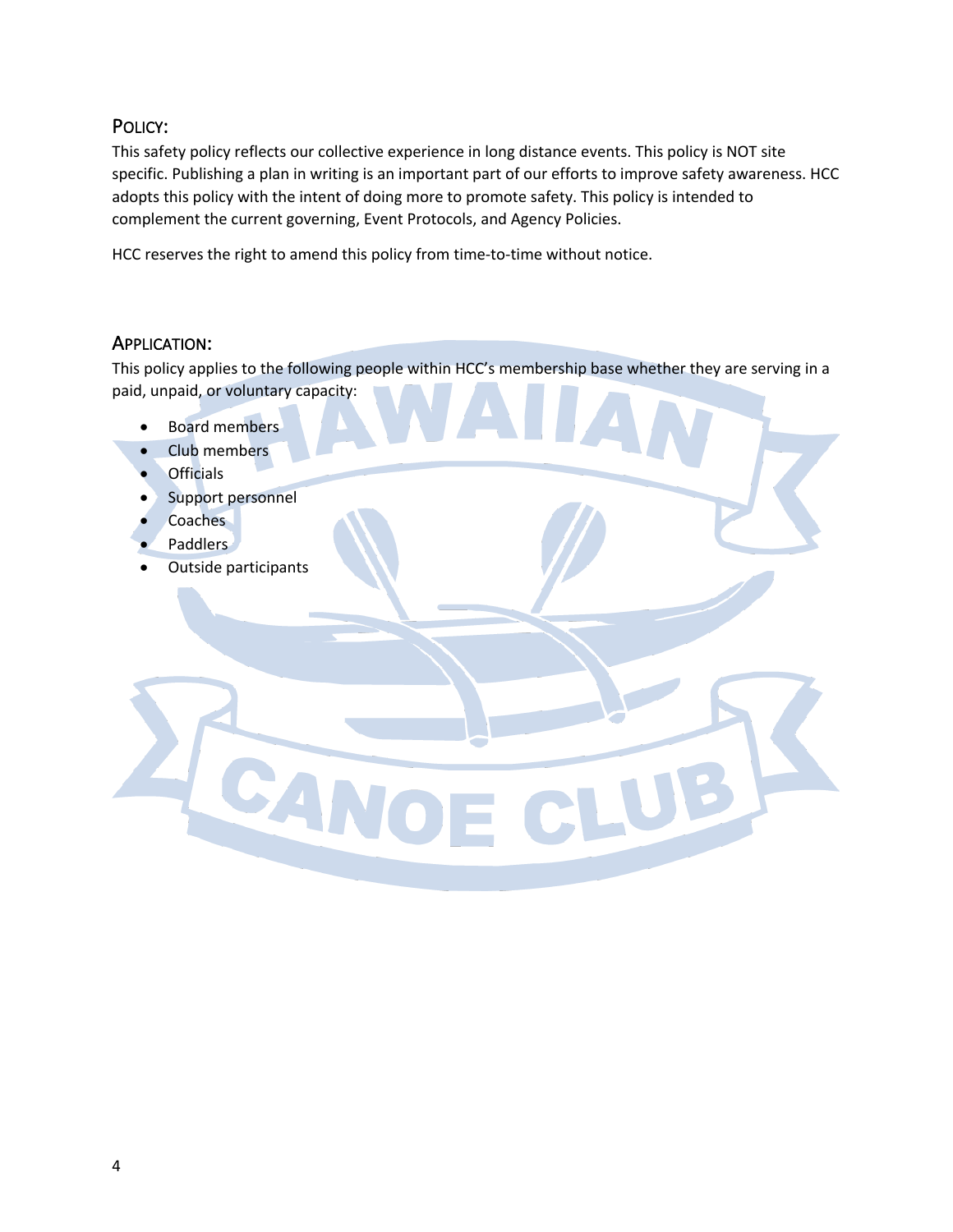### SECTION 2 – ADMINISTRATION

MISSION: To perpetuate and preserve the art of Hawaiian canoe paddling by providing an environment rooted in traditional Hawaiian values that promote personal growth, character development, and achievement in physical fitness.

Hawaiian Canoe Club hosts the following events and programs annually;

• Kamali'I Summer Enrichment Program (June-July, Program)

CANC

- John M. & Kealoha Lake Regatta (Summer Regatta Season, part of MCHCA schedule)
- 'Aha Aina Dinner & Show (July, Fundraiser and showcase for the Kamali'I Program)
- Pailolo Challenge (September, Fundraiser for Long Distance Program)

Each event is coordinated and presented by volunteers of Hawaiian Canoe Club.

More information on programs and events can be found on www.hawaiiancanoeclub.org or by calling the HCC office at (808)893-2124.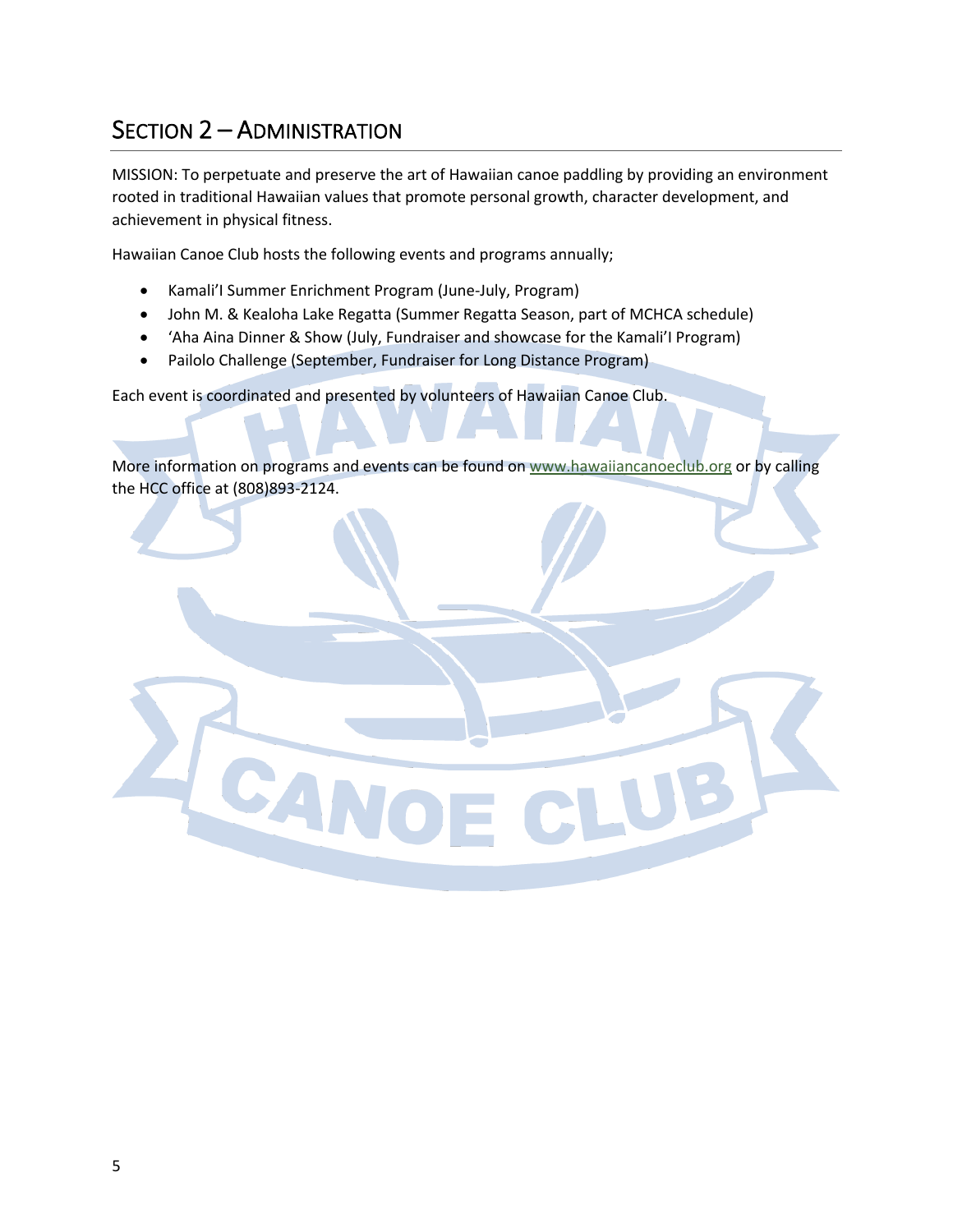### SECTION 3 - CONDUCT

#### CODE OF CONDUCT:

Safety starts with a general code of behavior. HCC asks that every individual, club, and official be bound by this policy to:

OFFICIALS:

- Place the safety and welfare of paddlers, coaches, officials, and other volunteers above all else.
- Be consistent and impartial when making decisions.
- Address unsporting behavior and promote respect for all participants.
- Act honestly, in good faith, and in the best interest of the sport as a whole.
- Ensure that any information acquired of advantage gained from the position is not used improperly.
- Conduct your responsibilities with care and competence.
- Do not allow prejudice, conflict of interest, or bias to affect your objectivity.

#### COACHES/OFFICIALS:

- Place the safety and welfare of the paddlers/club members above all else.
- Be honest and do not allow your qualification to be misrepresented.

Paddlers, club members, and participants/COACHES/OFFICIALS:

- Be ethical, fair and honest in their dealings with other people and the organization.
- Treat all people with respect and have proper regard for their rights and obligations.
- Always place the safety and welfare of others above other considerations.
- Comply with HCC's bylaws, race rules, policies, and procedures.
- Operate within the rules and spirit of the sport.
- Encourage and support opportunities for people to learn appropriate behaviors and skills.
- Respect the decisions of the officials, coaches, and members in the conduct of the sport.
- Embrace appropriate and responsible behavior in all interactions.
- Behave with integrity and objectivity and accept responsibility for your decisions and actions.
- Ensure your decisions and actions contribute to a safe environment.
- Ensure your decisions and actions contribute to a harassment free environment.
- Do not tolerate harmful or abusive behaviors.
- Ensure that there is no alcohol/drug consumption during sanctioned events.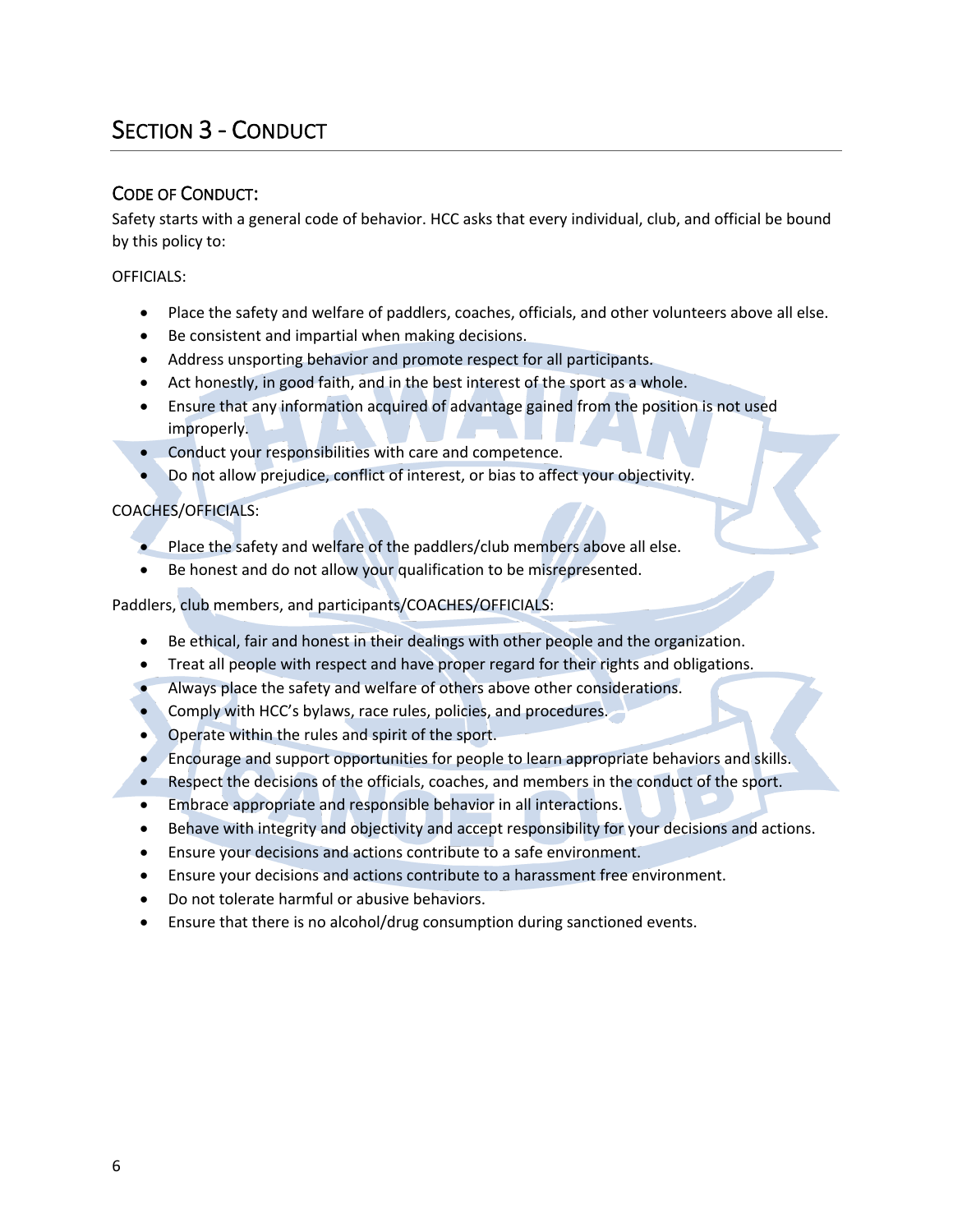### SECTION 4 - SAFETY COORDINATION

#### COORDINATION WITH RACE OFFICIALS:

Race officials, race organizers, volunteers, and participants are responsible for the implementation of this policy for all HCC hosted events.

The race committee shall coordinate implementation of this safety policy with the officials, coaches, participants, and other volunteers.

The race officials shall act cooperatively to conduct an efficient and safe event.

HCC will obtain and provide all necessary equipment, information, and notices, to ensure this policy can be carried out.

A copy of this safety policy and a map of the course(s) shall be distributed to all participating clubs/crew prior to the event. Giving registrants ample amount of time to view and request clarification on any matters.

Race officials and coaches will be instructed that it is their duty as an official or coach to provide for the safety of competitors, participants, officials, and coaches.

#### COURSE AND EMERGENCY INFORMATION:

A copy of this policy, the course diagram, race documents to include permits and contact information, will be maintained by the Race Director, Race Coordinator, Race Committee, and designated Safety Officer for the event.

Location of first aid or volunteer emergency responders shall be clearly identified. Incident boats will be marked with a red cross flag. On land emergency services are marked as the lifeguard tower at Flemings Beach and a red cross flag on Molokai.

#### COMMUNICATION:

The race committee will provide handheld VHF radios for the following officials and volunteers:

- 1. Race Director
- 2. Race Coordinator
- 3. Head Water Official
- 4. Safety Officer
- 5. Other officials as designated safety positions by the Race Director

All VHF radios shall remain on during the entire event and shall remain tuned to the race operations channel. Each person issued a VHF radio shall be responsible for monitoring the race operations channel. (Unless otherwise designated prior to the regatta, channel 68 or 71 shall be the main race operations channel as designated by the Hawaii Ocean Safety Team (H.O.S.T.)).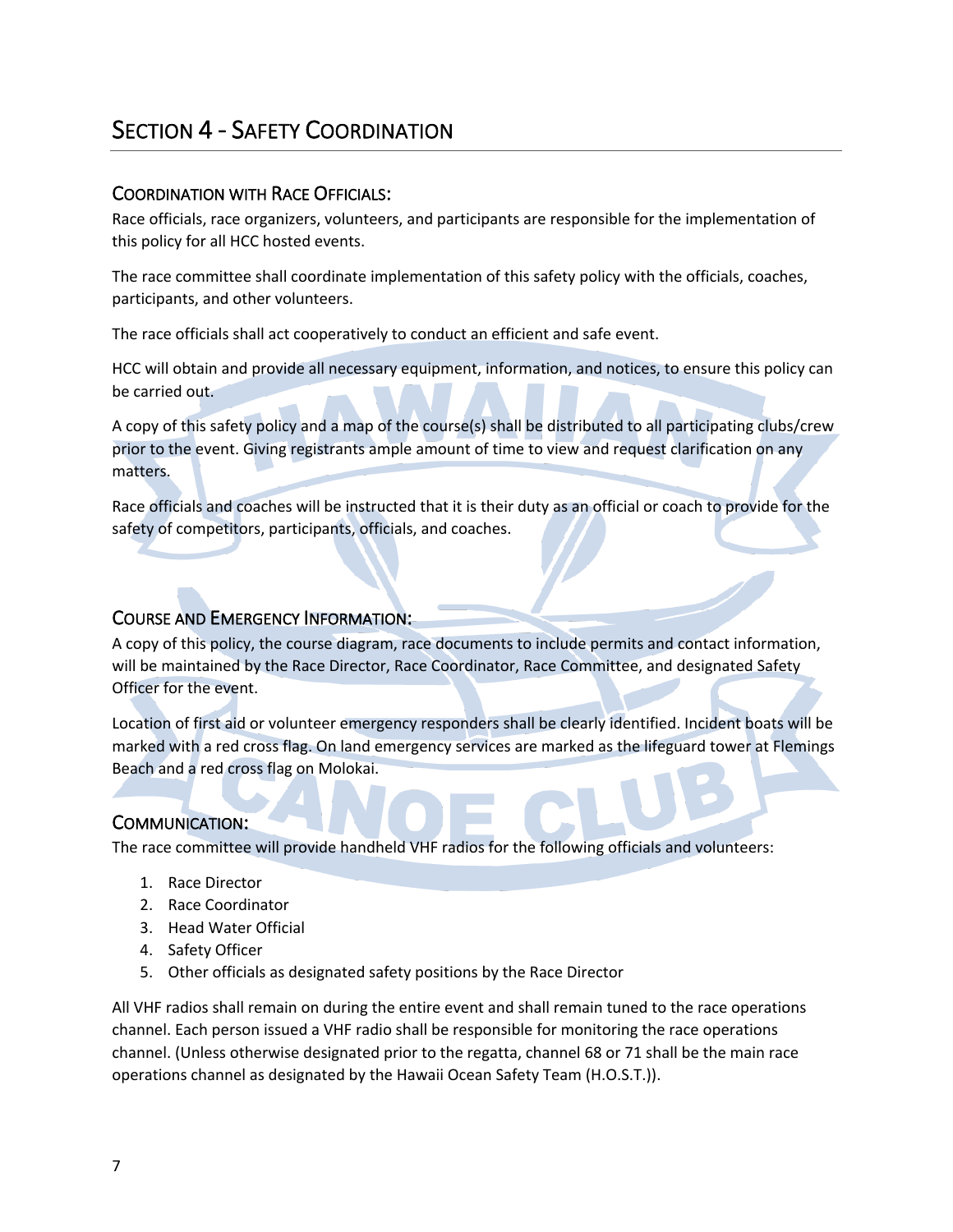#### SAFETY INSPECTIONS

In cooperation with the Race Director and the Safety Officer, a safety inspection of racing canoes may be carried out prior to the start of the event. Such inspections shall confirm that racing canoes comply with equipment requirements, (i.e. proper rigging, canvass, functionality, etc) and that racing canoes and equipment comply with this policy.

If escort boats are authorized for an event, the Race Director and/or Safety Officer may order the inspection of any or all escort boats at a designated time and location. Escort Boat Requirements can be found in Section 17 of this policy. The Vessel Check List can be found in Attachment 1 of this policy.

A radio check will be completed by the Race Coordinator prior to taking the water between the designated time as indicated on the registration information. Failure to check in may result in a penalty or disqualification.

#### WEATHER PLAN:

The Race Committee shall monitor both observed and predicted weather and beach conditions that may present hazards to the safe conduct of event operations. (I.e. high surf, wind advisory, approaching storms, big shore break, sewage spills, etc...) At the discretion of the Race Committee, the event may be cancelled if conditions present hazards creating an unsafe event. The event may be stopped at any time by the Race Committee if the conditions change unexpectedly.

#### FIRST AID AND SAFETY EQUIPMENT:

The Race Committee shall provide the following safety equipment at all events:

- Adequately stocked first aid kit
- The communication equipment as specified in Section 4 of this policy
- An operational cell phone to be used for communicating with land based 911 services

\*Section 17 covers safety equipment required for all participants and escort boats\*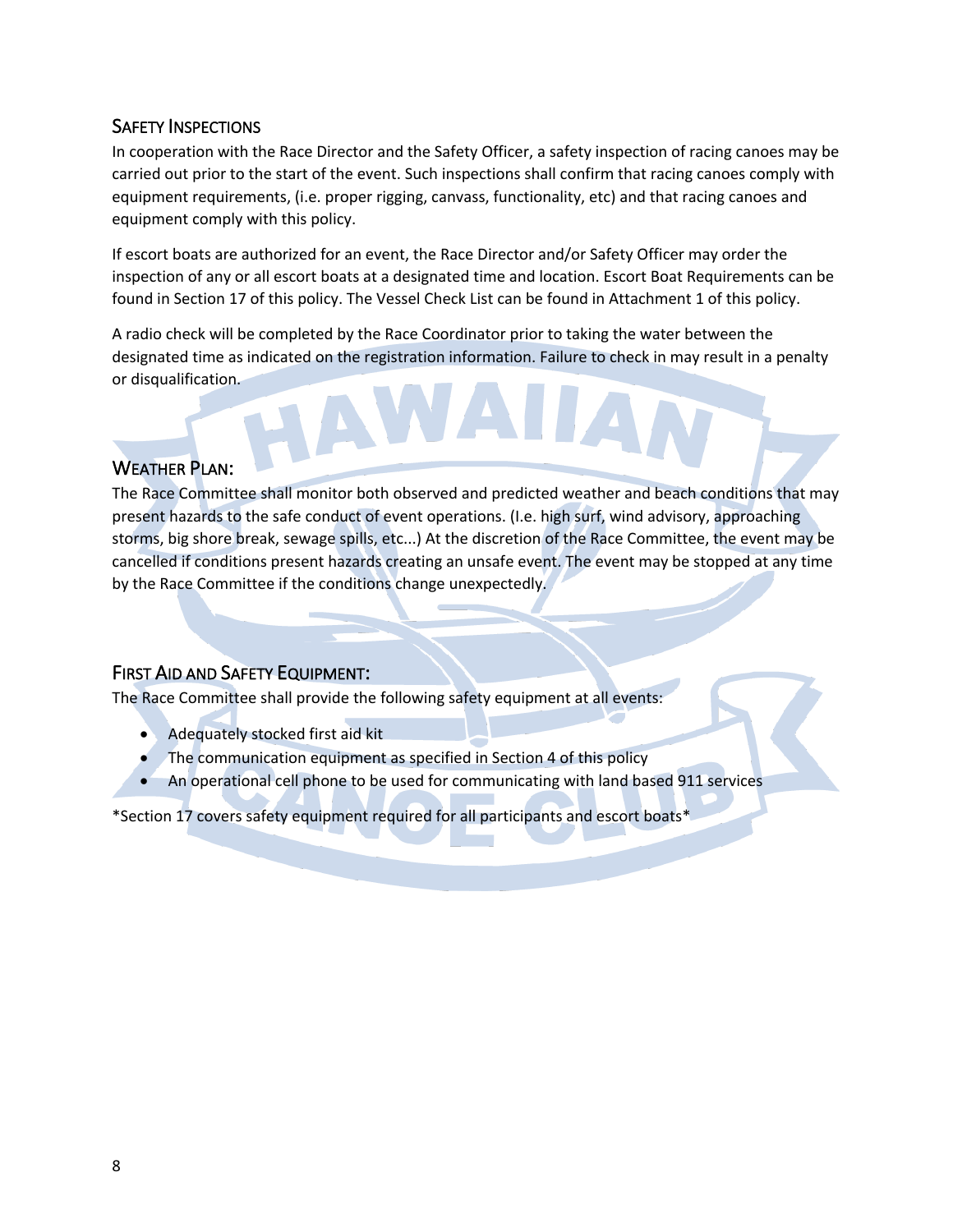#### SAFETY FACTORS:

Official boats must be motorized vessels no shorter than 15 feet.

Most events start and finish from a Park staffed by County of Maui Lifeguards. If the event starts or finishes from an area not staffed by certified lifeguards, the Race Committee may decide to arrange for certified lifeguards on site for the duration of the event. At the discretion of the Race Director and in conjunction with the Safety Officer, a lifeguard may be assigned to an official boat.

#### PROXIMITY TO EMERGENCY PERSONNEL

DT Fleming Beach Park (and Honokahua Beach, fronting the beach park) is located on the West side of the Island of Maui. The park is approximately 8 minutes away from the Lahaina Civic Center that houses base yards for the Maui Fire Department, Maui Police Department, and EMS.

#### BOAT OPERATORS: OFFICIAL BOATS

- Official boats are required to have a policy of general liability insurance. Proof of insurance is required. If the vessel does not have insurance, the vessel cannot be used for race operations.
- Official boats are required to have current registration with the State of Hawaii or a current documentation number from the USCG. Proof of registration is required. If the vessel is not currently registered, the vessel cannot be used for race operations.
- Starting in November 2014, all individuals who operate a motorized vessel in Hawaii's State waters must have taken a boating safety course and show proof of certification. Proof of certification is required. If the boat operator cannot provide proof of certification, the vessel cannot be used for race operations.
- Official Boats are required to submit a Float Plan to the Race Director prior to the event. The USCG Float Plan can be found on Attachment 5 of this policy.
- Official boats must meet all requirements as found in Section 17 of this policy. (Safety equipment required by agencies on all escort boats) (Equipment required by race organizers may differ from escort boats).

Officials will be trained and properly educated on all aspects of the event prior to the registration period of the event. It is important that all officials be well versed in safety protocols and event logistics. Officials will be assigned to an official boat and will instruct the Boat driver of where to position the boat for the event.

If official boats need to come into shore they must do so in the designated areas. It is the responsibility of the boat driver to be aware of surroundings to include canoes, paddlers, swimmers, equipment, and hazardous conditions.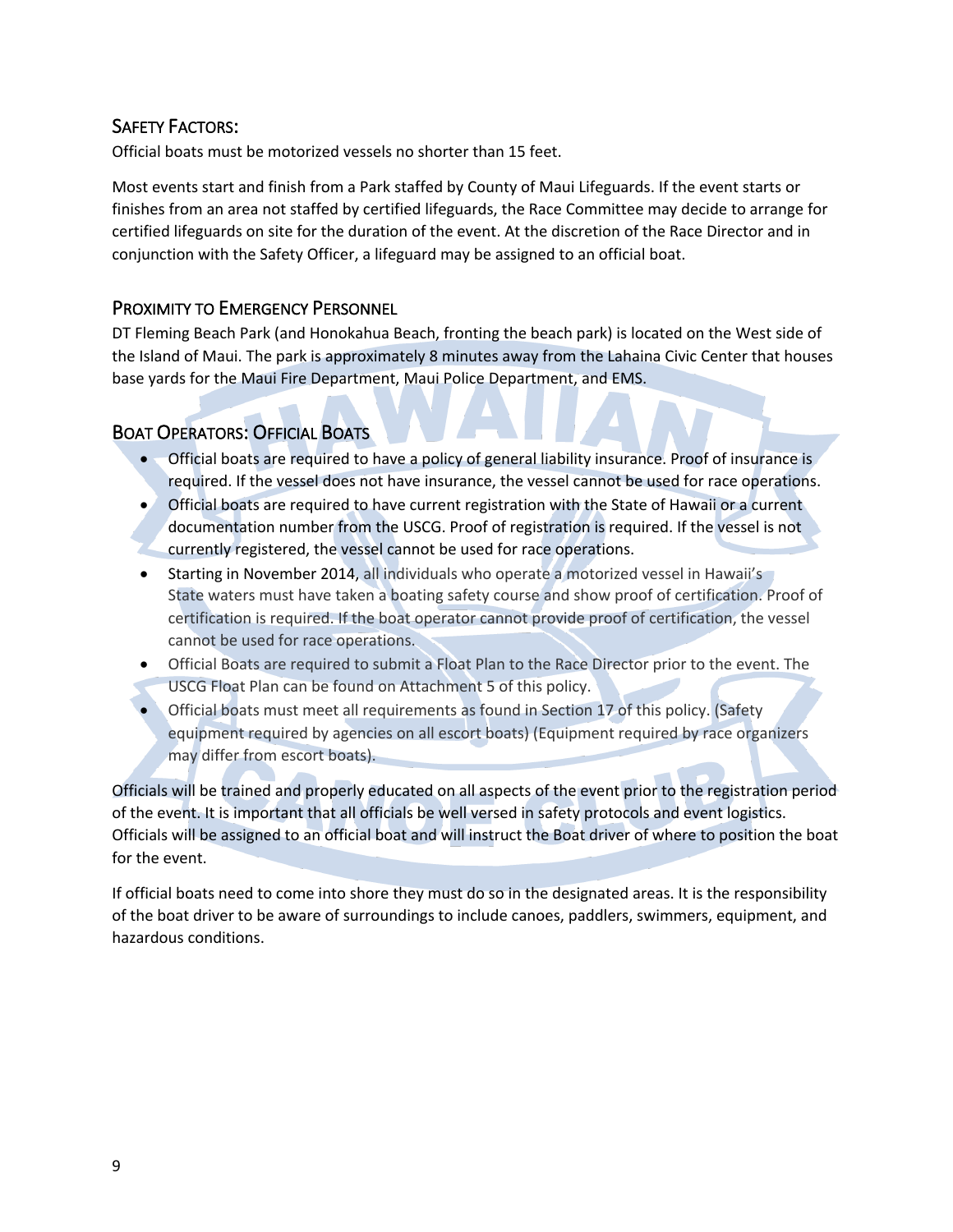### SECTION 5 - WATER EMERGENCY PROCEDURES; NEAR SHORE

This water plan is in place to help HCC as an event host be prepared for near shore emergencies as could be typically found at Hawaiian Outrigger Canoe events. Including, but not limited to; canoe huli, swamping, medical, personal injury, or collision injuries. All volunteers and officials shall be instructed to observe the following procedures in the event of an emergency on the water.

#### PROCEDURES:

- 1. The official nearest the emergency is the designated scene commander unless directed otherwise by the Head Water Official.
- 2. Upon arrival at the emergency site, the scene commander shall determine the nature of the emergency and if needed, assume control over the affected crew(s) and initiate a responsible reaction commencing with a head-count of paddlers.
- 3. If paddlers are in the water or if it cannot be determined whether paddlers are in the water, unless the official boat is equipped with a propeller guard, motor boats responding to the emergency will stop their engines and enter the area only after heads are counted and all paddlers are accounted for and visible.
- 4. As promptly as possible after arriving at the scene of the emergency, the scene commander shall notify the Race Director or, in the case of his or her unavailability, the Safety Officer the nature of the emergency via VHF race operations channel. (68 or 71, as determined before the start of the regatta). At this time additional first aid equipment and supplies not available will be requested if necessary. As well as 911 assistance if needed.
	- a. Radio communications should be shifted to the VHF channel designated for emergency communications at the first REASONABLE opportunity. In general, marine channel 72 will be used for emergency communications, unless advised otherwise by the Race Director or Safety Officer.
	- b. Persons responding to an emergency or coordinating an emergency response shall conduct radio communications. Persons not directly involved with the emergency response or coordination shall refrain from non-essential communication until the emergency has been resolved.
	- c. The Race Director or Safety Officer shall be responsible for coordinating a timely and efficient response.
- 5. Once notified of the emergency, the Race Director or Safety Officer shall be responsible for requesting the assistance of the arranged certified lifeguards and/or 911 assistance if needed, while the scene commander takes necessary actions to assist the injured person(s). (i.e. transport into shore, basic first aid, etc….) \*If the injury or incident requires more immediate response, do not hesitate to call 911 directly and notify the Race Director or Safety Officer at first opportunity.
- 6. The arranged lifeguards shall meet the injured person(s) upon beach arrival and render services as needed.
- 7. The appointed official will wait and direct emergency personnel to the right area.
- 8. An incident report must be filled out by the injured person(s) or relative and submitted to the Race Director AND Safety Officer within 24 hours. Any witness will be asked to fill out a witness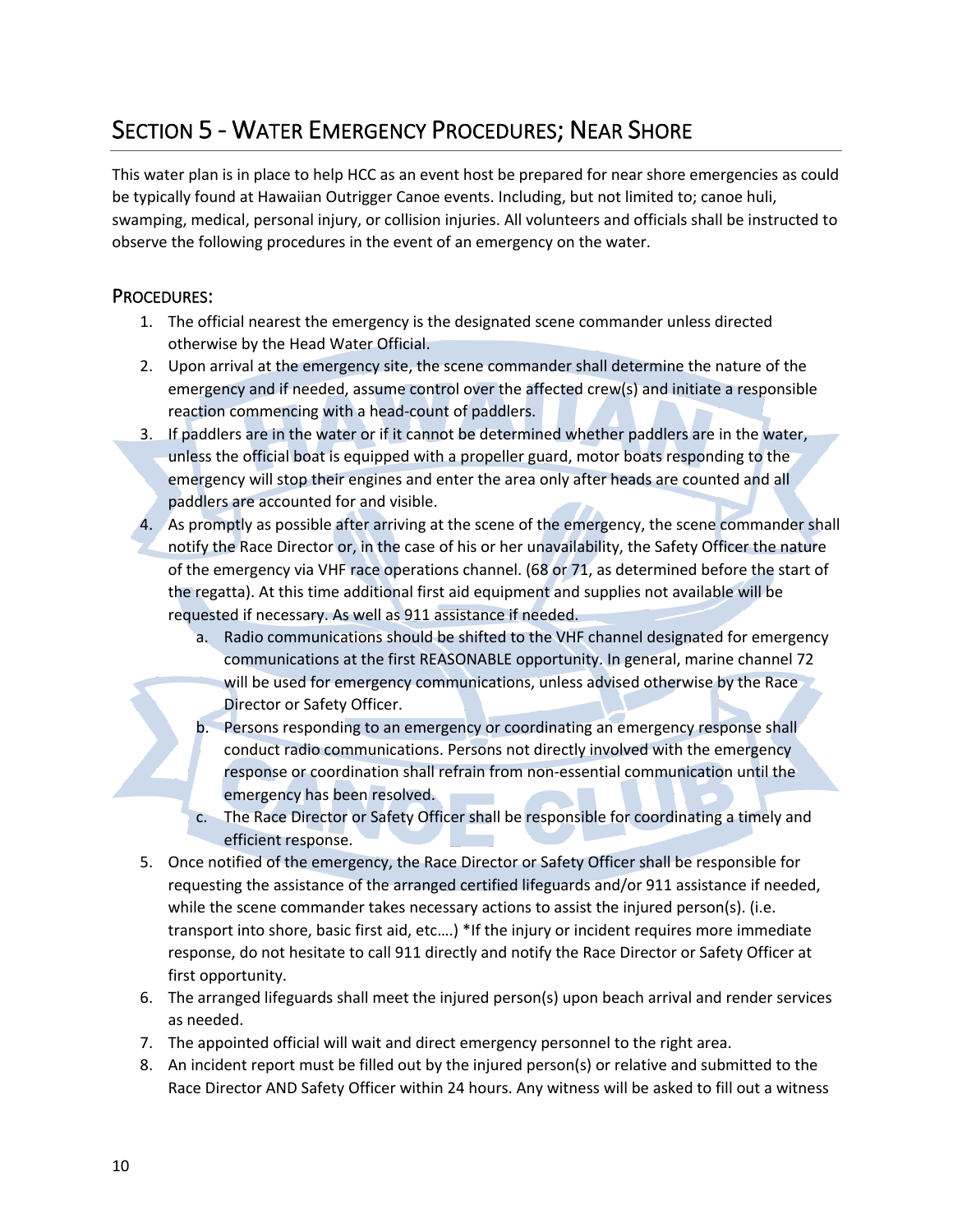report and submit it as well. The incident report form and witness report form can be found on Attachment 4 of this policy.

9. At the conclusion of the emergency, the Race Director and Safety Officer is responsible for coordinating any additional actions required by the emergency.

\*HCC is required to report any accident/incident to its insurance company. The Race Director (or his/her designee) is responsible for reporting any safety incident to the HCRA Insurance Committee. \*

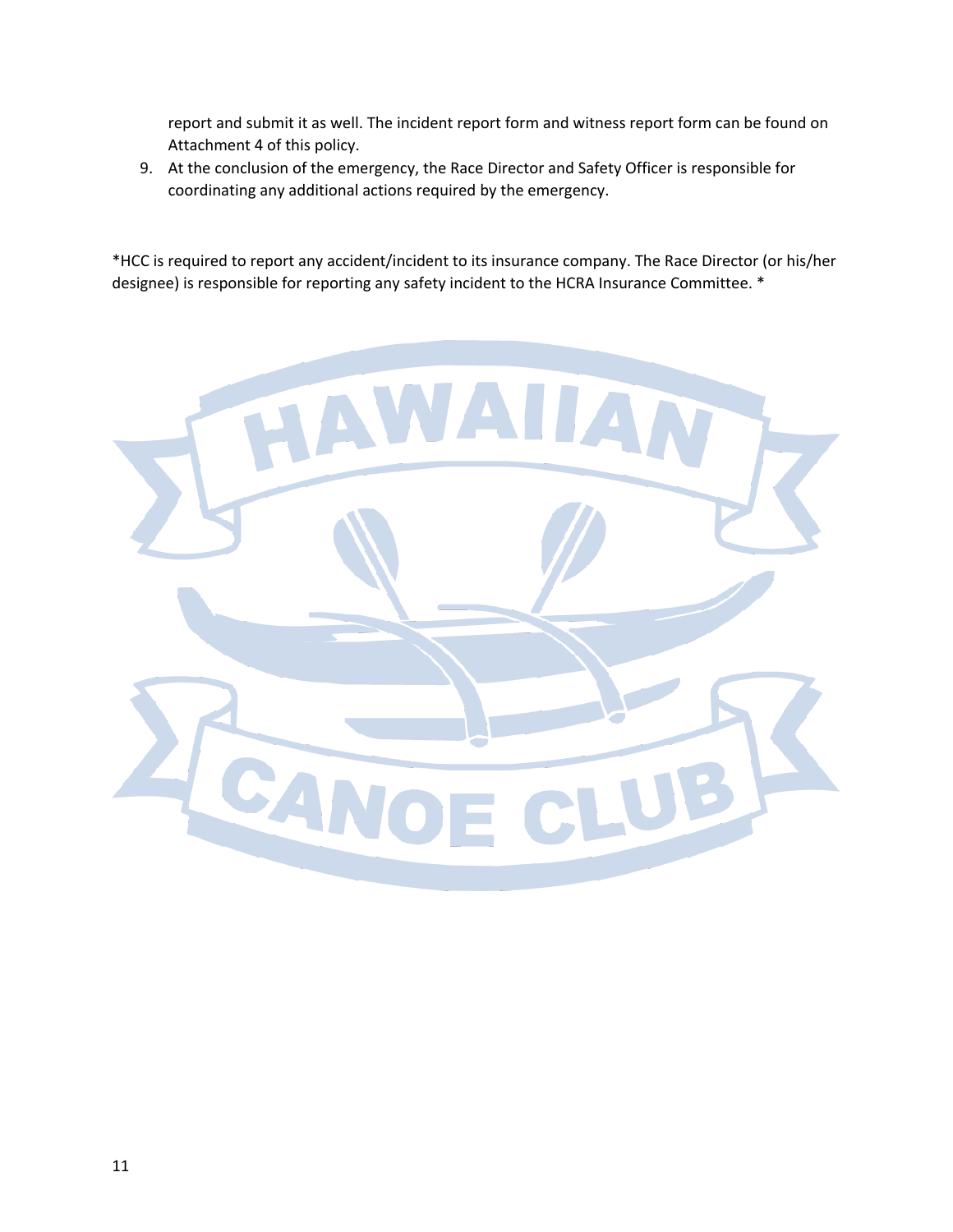### SECTION 6 - WATER EMERGENCIES; OPEN OCEAN

This water plan is in place to help HCC as an event host be prepared for emergencies on the water as could be typically found at Hawaiian Outrigger Canoe events. Including, but not limited to; canoe huli, swamping, medical, personal injury, or canoe collision injuries. All escort boats, volunteers, and officials shall be instructed to observe the following procedures in the event of an emergency on the water.

- Escort boats must meet all requirements as outlined in Section 17 of this policy.
- If an emergency occurs requiring immediate medical attention; notify the U.S. Coast Guard on Channel 16 and request assistance. At the first reasonable time, notify the official incident boat of the emergency and the location of the injured party. Official incident boats can still locate and attend to the injured while the coast guard is being dispatched.
- If an emergency occurs requiring official assistance (moderate injuries) the escort boat is to radio the incident boats, providing the following information; location using GPS, nature of the injury, canoe number, and what assistance is needed. The responding incident boat will acknowledge the information and switch to the designated event emergency channel. (Determined prior to the start). Any further emergency communications will be relayed over the emergency channel and NOT the race operations channel. The remaining incident boats will cover unaffected participants until the assigned incident boat can return to rotation.
- The responding incident boat will notify the Race Director or Safety Officer of an ongoing emergency. The official assigned to the incident boat will oversee communication between the emergency and the Race Director. Radio communication will be limited to emergencies only and will not be used to receive updates on the situation.

#### PROCEDURES:

- 1. The medical professional assigned to the incident boat will be designated the scene commander.
- 2. Upon arrival at the emergency site, the scene commander shall determine the nature of the emergency and if needed, assume control over the affected crew(s) and initiate a responsible reaction. It is the responsibility of the Boat Drivers to be aware of surroundings to include hazards, other vessels, and persons.
- 3. If paddlers are in the water or if it cannot be determined whether paddlers are in the water, unless the official boat is equipped with a propeller guard, motor boats responding to the emergency will stop their engines and enter the area only after heads are counted and all paddlers are accounted for and visible or away from the vicinity of the affected boat and injured party.
- 4. As promptly as possible after arriving at the scene of the emergency, the official shall notify the Race Director or, in the case of his or her unavailability, the Safety Officer of any additional first aid equipment and supplies needed.
	- a. Radio communications should be shifted to the VHF channel designated for emergency communications at the first REASONABLE opportunity. In general, marine channel 72 will be used for emergency communications, unless advised otherwise by the Race Director or Safety Officer.
	- b. Persons responding to an emergency or coordinating an emergency response shall conduct radio communications. Persons not directly involved with the emergency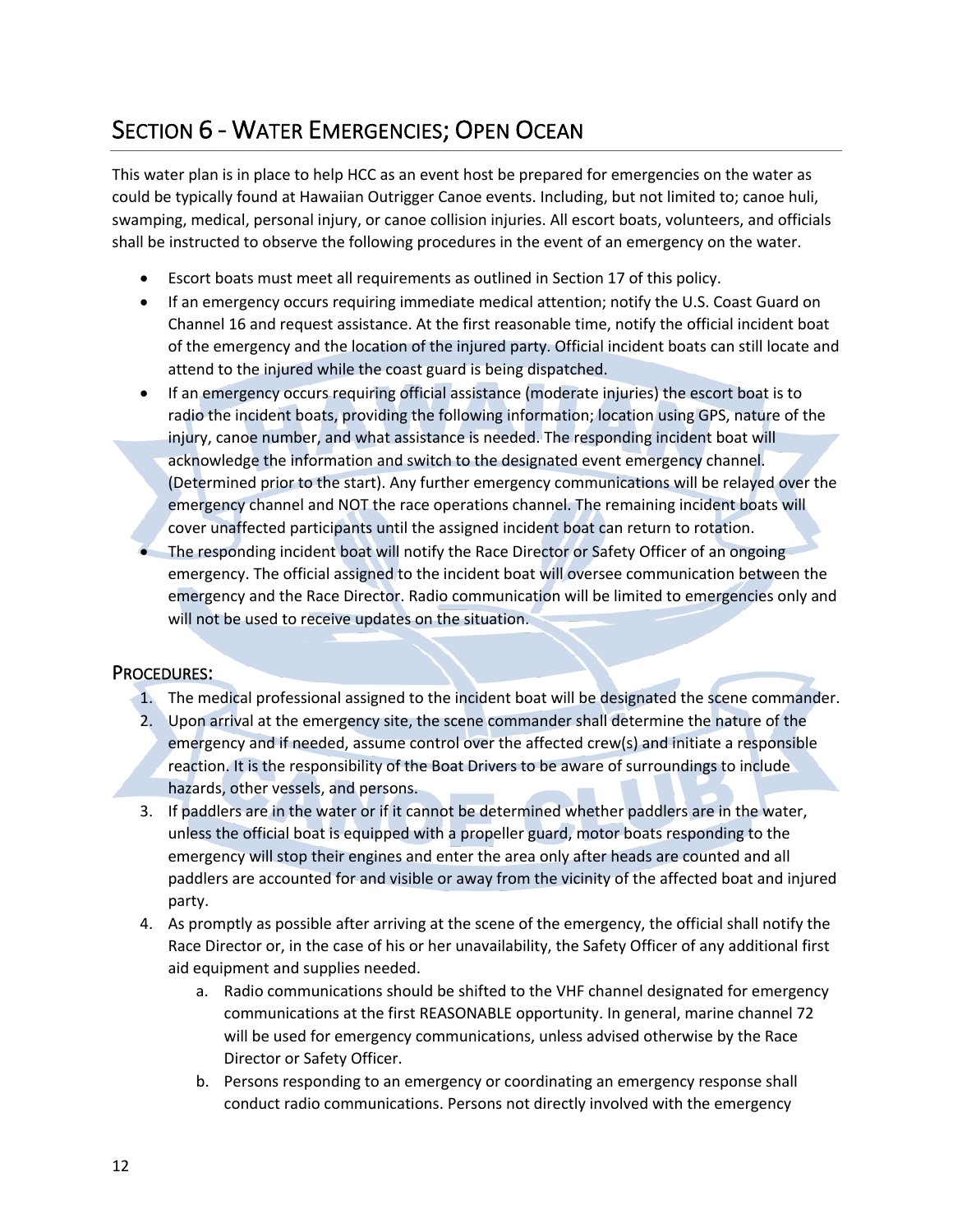response or coordination shall refrain from non-essential communication until the emergency has been resolved.

- c. The Race Director or Safety Officer shall be responsible for coordinating a timely and efficient response.
- 5. Once notified of the emergency, the Official Incident Boat shall be responsible for requesting the assistance of the arranged certified lifeguards and/or 911 assistance if needed, while the scene commander takes necessary actions to assist the injured person(s). (i.e. transport into shore, basic first aid, etc….) \*If the injury or incident requires more immediate response, do not hesitate to call 911 directly and notify the Race Director or Safety Officer at the first reasonable opportunity. Depending on how far the race has progressed and how far from shore the injured party is, assistance may need to be requested via VHF Channel 16 straight to the USCG.
- 6. If the medical boat is able to return the victim to shore, the appointed official will wait and direct emergency personnel to the right area.
- 7. An incident report must be filled out by the injured person(s) or relative and submitted to the Race Director AND Safety Officer within 24 hours. Any witness will be asked to fill out a witness report and submit it as well. The incident report form and witness report form can be found on Attachment 4 of this policy.
- 8. At the conclusion of the emergency, the Race Director and Safety Officer is responsible for coordinating any additional actions required by the emergency.

\*HCC is required to report any accident/incident to its insurance company. The Race Director (or his/her designee) is responsible for reporting any safety incident to the HCRA Insurance Committee. \*

 $\overline{\mathcal{A}}$   $\mathbb{R}$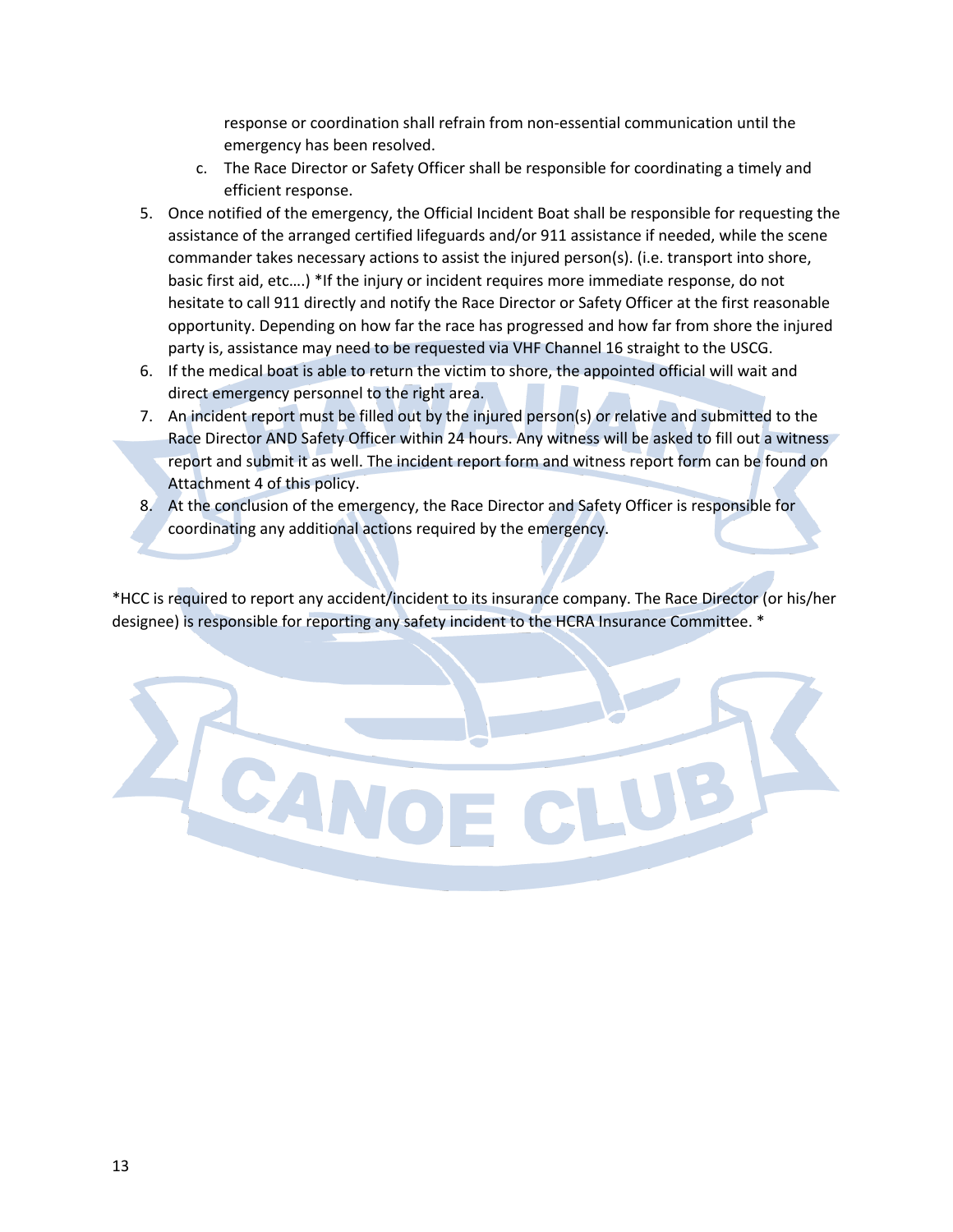### SECTION 7 - LAND EMERGENCIES

This emergency plan is in place to help HCC as an event host be prepared for onshore emergencies as could be typically found at Hawaiian Outrigger Canoe events. Including, but not limited to; medical, or personal injury on land. All volunteers and officials shall be instructed to observe the following procedures in the event of an emergency on the water.

#### PROCEDURES:

- 1. The coach or official nearest the emergency is designated as the scene commander. (If a coach is the first on scene, a designated club or crew representative must notify the officials immediately that there is an emergency. An official with a VHF radio will be immediately dispatched to the scene and will communicate with the Race Director or Safety Officer via VHF marine channel  $72.$ )
- 2. Upon arrival at the scene, the scene commander shall assume control, determine the nature of the emergency, and initiate a responsible reaction.
- 3. As promptly as possible after arriving at the scene of the emergency, the scene commander shall notify the Race Director or Safety Officer (Whoever is assigned to handle the incident) via VHF channel 72. The scene commander shall request first aid equipment or supplies not available on
	- the scene as well as 911 assistance if needed.
		- a. Keep in mind that most start and finish locations occur on a beach staffed by County of Maui Lifeguards. The scene commander is responsible for requesting assistance from the on duty or arranged lifeguards.
- 4. The lifeguards or onsite volunteers shall meet the injured person(s) and render services as needed.
- 5. The appointed official will wait and direct emergency personnel to the right area.
- 6. An incident report must by filled out by the injured person(s) or relative and submitted to HCC within 24 hours. Any witnesses will be asked to fill out a witness report and submit it to HCC as well.
- 7. At the conclusion of the emergency, the Race Director or Safety Officer is responsible for coordinating any additional actions required by the emergency.

\*HCC is required to report any accident to its insurance company. The Race Director (or his/her designee) is responsible for reporting any safety incident to the HCRA Insurance Committee.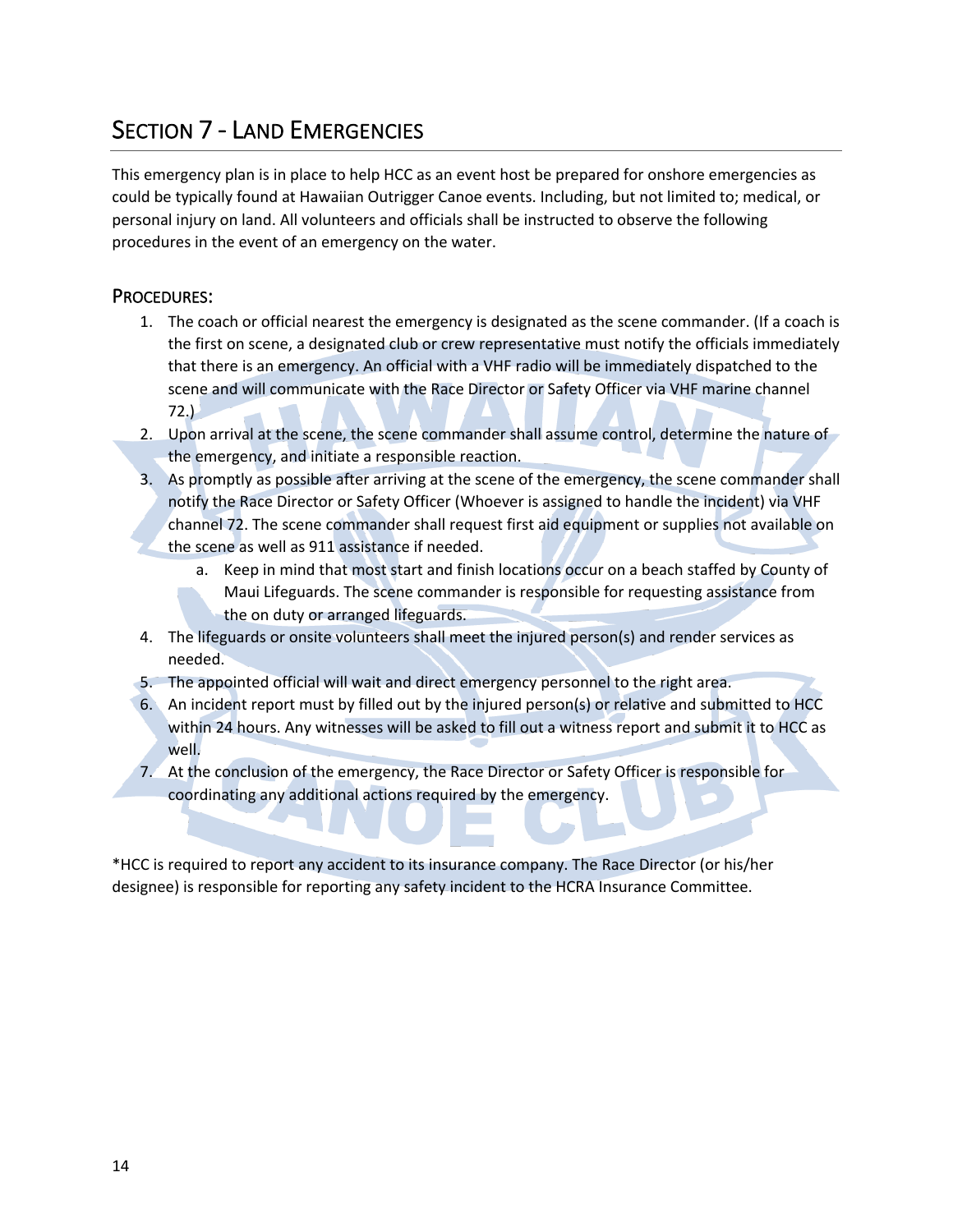### SECTION 8 - REPORTING PROCEDURES

SAN

The Hawaiian Canoe Racing Association requires that all incidents involving paddlers and equipment while participating in races are to be reported regardless of whether or not an insurance claim will be filed by the affected parties.

#### INCIDENTS/ACCIDENTS:

Accident reports are to be filed when any incident occurs either for record or claim. Report forms can be found on the HCRA Website at www.hcrapaddler.com. Additional copies of these forms are required to be on hand at all activities declared under the insurance policies of HCRA in effect at the time of the activity.

Reports of incidents or accidents are to be reported verbally as soon as possible to coaches/club leadership. The coach/club leadership must report the incident/accident to the Race Director or Safety Officer within 24 hours of the incident. The report form must be submitted to the insurance company within 72 hours of the incident. The insurance company reserves the right to investigate any claim for accident or injury and may require additional information from all parties involved in the incident or accident.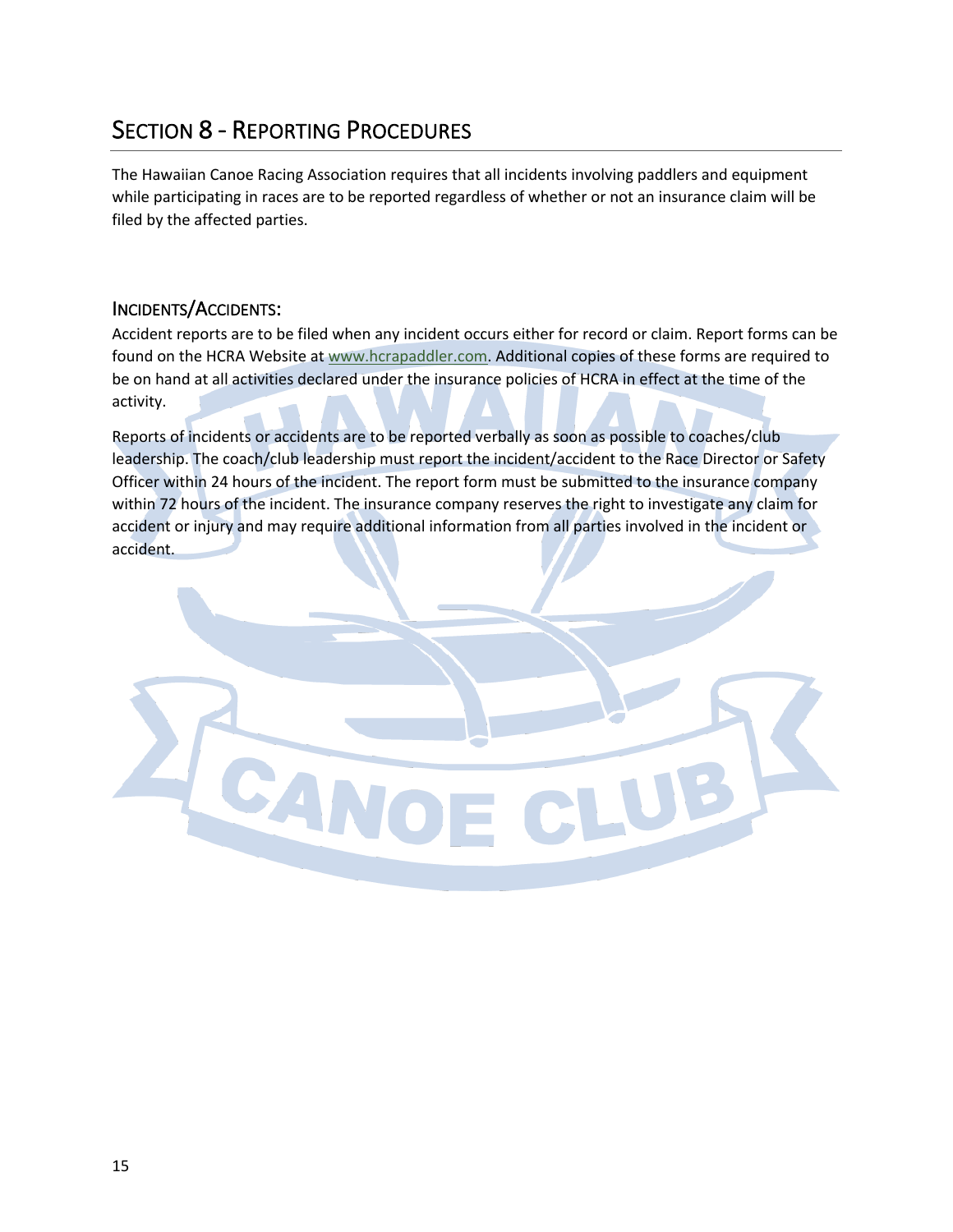### SECTION 9 - SAFETY POSITIONS

The following positions are designated as safety positions:

- Race Director
- Safety Officer
- Head Water Official
- Coaches

All officials, volunteers, and participants assigned to a safety position shall receive special instructions concerning specific safety responsibilities for those positions. That includes a copy of this policy with emphasis on the Emergency Response Sections.

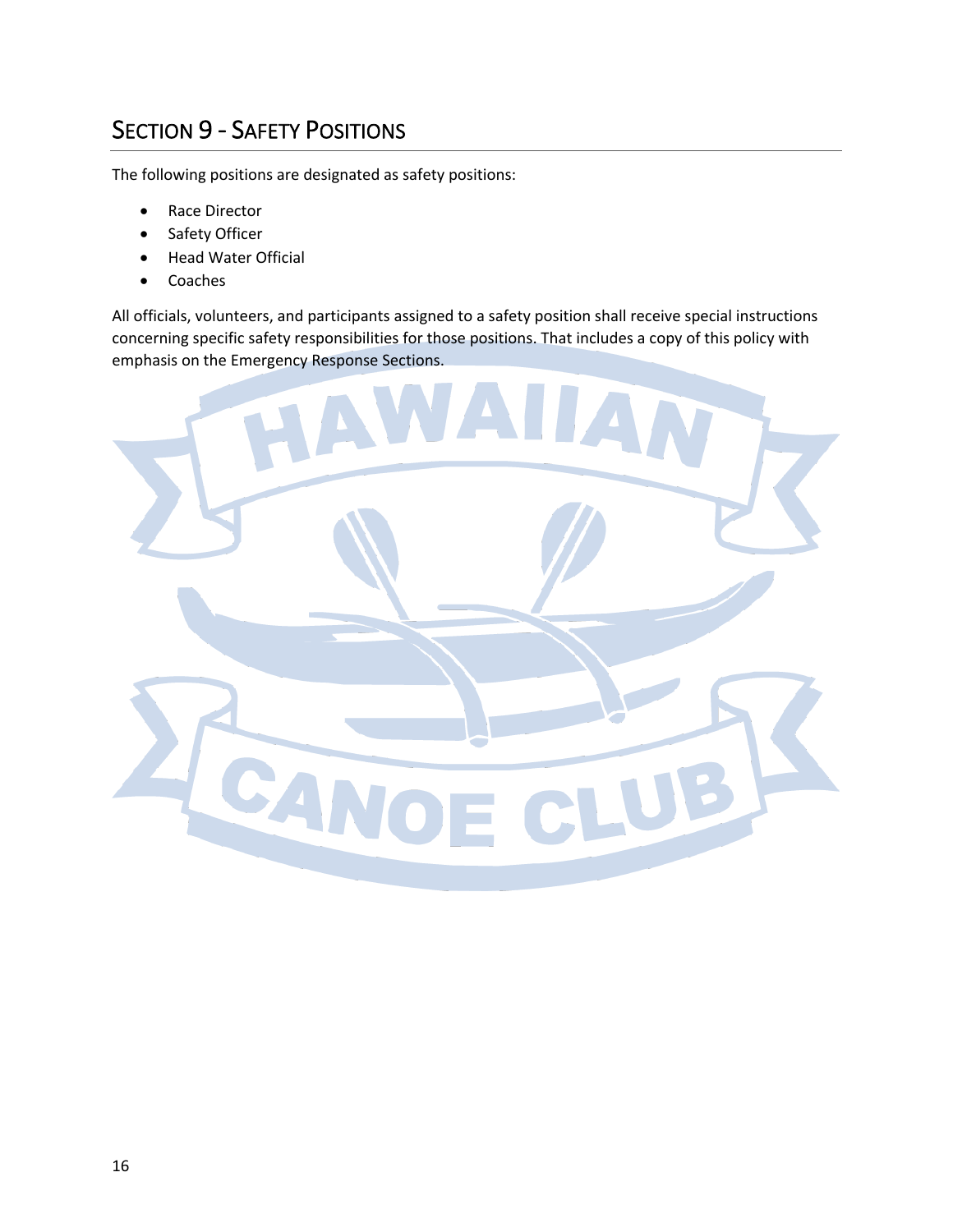### SECTION 10 - PADDLER REQUIREMENTS

Each paddler in the crew is required to be registered with a member club and waivers submitted to either the Club Secretary or Coach before entering any canoe on the water. Waiver forms can be downloaded from hcrapaddler.com.

• If a crew is from out of state, an HCRA Waiver must accompany their registration paperwork along with applicable fees. Crews who provide proof of general liability insurance are exempt from this.

#### GUIDELINES:

The following is a list of guidelines that all paddlers/participants of HCC events *should* be able to meet;

Be prepared!

- 1. You must have skills, knowledge, and equipment adequate for whatever conditions you might encounter. The Race Committee will be in contact with registered participants regarding weather and water conditions for the event.
- 2. You need a clear understanding of the potential hazards and you must stay alert for them.
- 3. You should have a plan of action (plus a backup plan) worked out in advance for any emergency including a huli, swamping, medical, or personal injury. (A plan can help prevent panic)
- 4. Stay hydrated.
- 5. Watch for other canoes or paddlers. Avoid going into dangerous situations or conditions.
- 6. Adults should be able to tread water for 10 minutes and swim 100 yards unassisted.
	- a. Youth participating in adult races should be able to meet adult guidelines.
- 7. Youth should be able to tread water for 8 minutes and swim 75 yards unassisted.
- 8. Understand seat responsibilities in the event of a huli.
	- a. Crew members should have a clear understanding of all seat responsibilities.
	- i. A sample outline of seat responsibilities is available in Section 11 of this policy.
- 9. Understand your physical and mental limitations.

#### KNOW YOUR EQUIPMENT:

- 1. Check your equipment for damage and wear before use. (Keep in mind that the Race Director and/or Safety Officer may order a safety inspection of all equipment.)
- 2. Practice "huli" drills until motions are memorized.
- 3. Be careful with your equipment so as not to create a trap with your rigging.
- 4. Be aware of the limitations of your equipment. Do not put yourself or others into a situation that can result in an unsafe situation or emergency.
	- a. Section 16 of this policy covers equipment required for canoes.
	- b. Section 17 of this policy covers equipment required for all escort boats.
	- c. Section 6, 7, and 8 of this policy covers emergency procedures should a situation arise requiring assistance.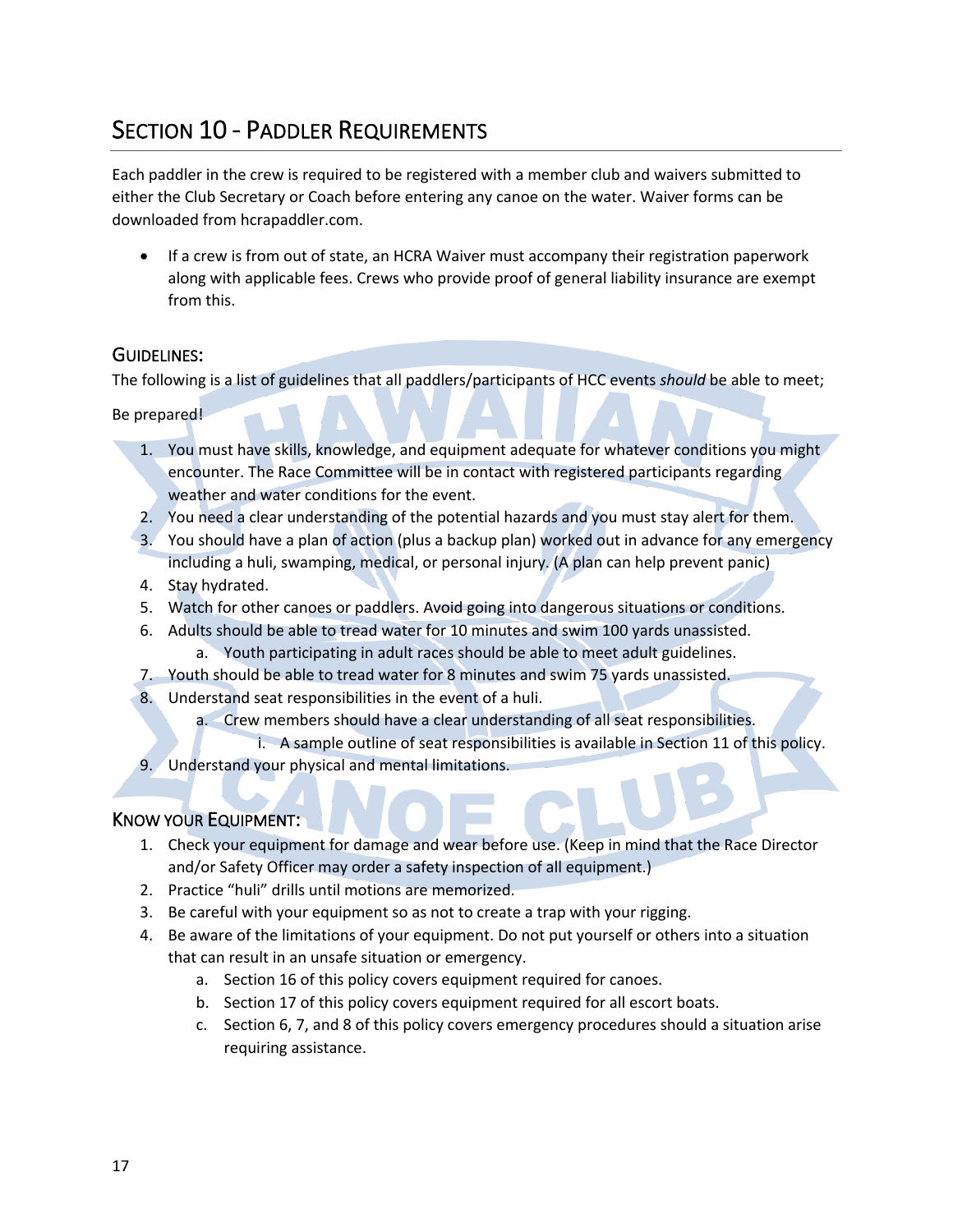#### KNOW THE WATER, CURRENTS, TIDES, AND WAVE CONDITIONS:

In some locations the effects of tidal currents can become misleading. A calm place can become very rough in a few minutes. Even mild currents can take you way off course.

Currents can significantly slow or stop your progress. Tide rips occur when currents meet, causing rough and confused water.

Waves increase the chances of a huli and make controlling the canoe more difficult. Other risks become more evident when escort boats are nearby. All of these factors increase the chances of injury.

- Avoid big surf, break lines, and shallow areas during big shore break.
- Avoid these conditions unless with an experienced steersman/coach who understands and has experience in these types of conditions.

\*During the race is not an appropriate time to test the limits of yourself, crew members, or equipment.

SAFETY FIRST!

#### KNOW THE WEATHER:

It is possible you could be blown offshore or blown onshore into dangerous areas. It is possible to be blown off course or turned around. It becomes a bigger problem with big surf and strong currents.

- Avoid taking the water in serious conditions. It could put yourself or your crew into a dangerous situation. (heavy rain, strong wind, lightning, etc.) The Race Director will be in contact with registered participants regarding weather concerns that may pose threats to the event.
- Be aware of any abnormal weather conditions/patterns that could pose a safety risk.

The Race Director and Race Committee is responsible for monitoring the weather and water conditions. This does not absolve the responsibility of the coach and crew member from being aware of the conditions. Research weather conditions and patterns prior to taking the water. Know your surroundings and environment.

THE ABOVE GUIDELINES ARE WRITTEN TO COVER THE GENERAL OVERVIEW OF HCC'S POSITION ON THESE MATTERS. THESE GUIDELINES SHOULD BE TAILORED TO EACH CREWS PRACTICE.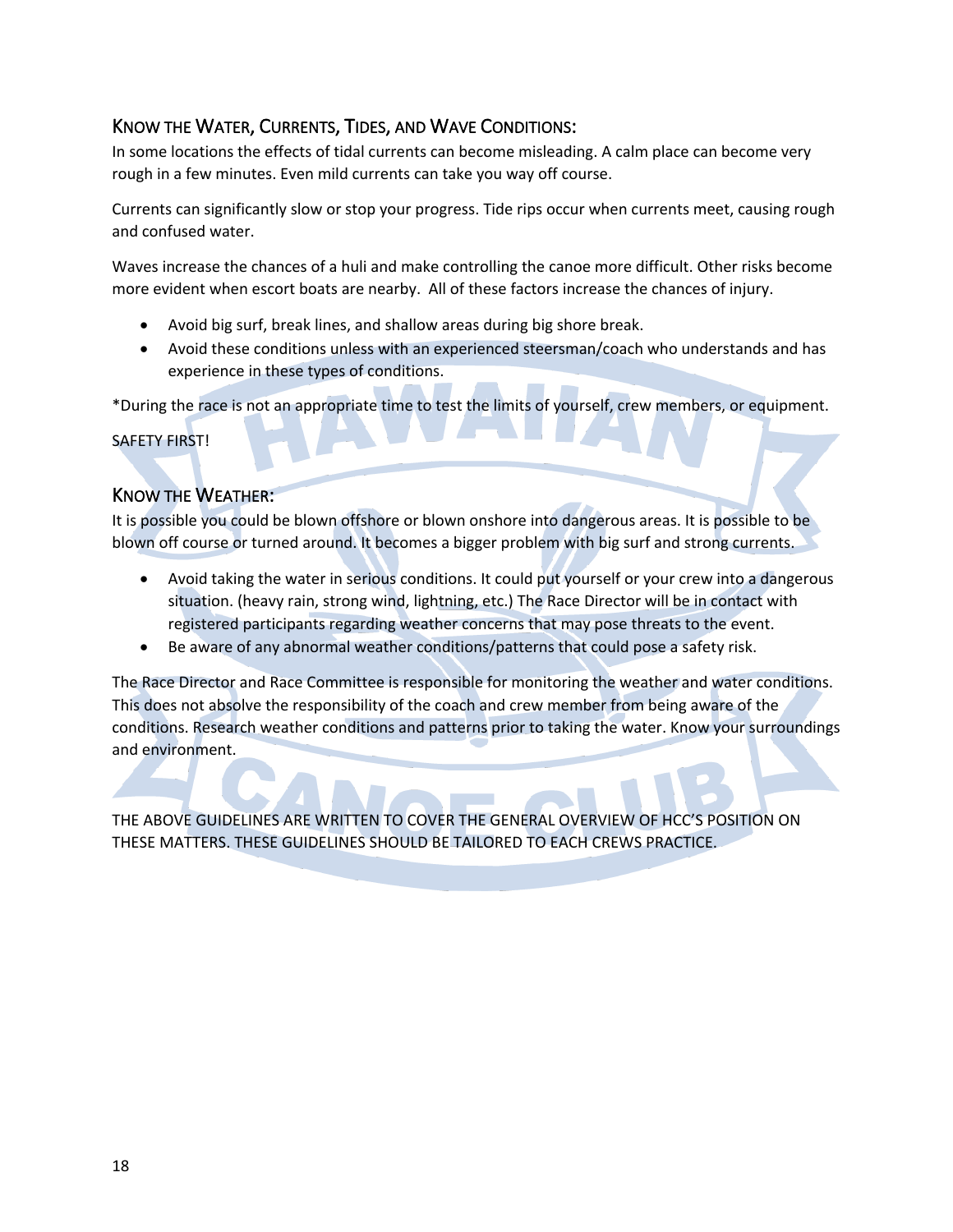### SECTION 11 - HULI PROCEDURES

Safety should always play a key role in events. As paddling is a water sport, certain hazards on the water are to be expected. The following are the most basic huli procedures. (These procedures should be tailored to each crew's preference.)

In the event of a hui, it is imperative that everyone stay calm and alert. Your steersman is the captain and will issue instructions as necessary. If the steersman is unable to perform such duties, an alternate should be selected prior to beach departure. In most cases, each seat will have a specific responsibility to help carry out the righting of the canoe.

#### PROCEDURES:

\*This is a basic procedure. A formal procedure should be developed by the crew. Huli procedures may change depending on the type of event. (Near shore vs distance, canvass vs no canvass, etc.)

- 1. Paddler Safety:
	- a. Steersman: Do a headcount and confirm paddlers are not injured.
	- b. Paddlers: If you are having problems, hold onto the canoe and make your way towards your steersman.
	- c. Do NOT climb or hold onto another paddler. This may cause injuries or unsafe situations.
	- d. Do NOT climb or hold onto the ama. This may cause it to sink further and/or make it difficult to right.
- 2. Responsibilities: Divided into 6 roles, each role assigned to a specific seat. Depending on crew members it may be safer to switch roles based on height, arm reach, weight, etc.
	- i. Steersman: Captain, check to make sure all paddlers are accounted for. Assist in the execution of the huli and make verbal commands as necessary. Provide physical assistance to crew members if needed. (Seat 6)
	- ii. Climbs onto the canoe using 'iako's. Once standing reach over the hull and grab the 'iako. When everyone is ready, pull the 'iako towards you. Hold onto the 'iako as long as possible to prevent it from slapping hard on the water surface. (Hitting the water hard can cause injury or damage.) (Seat 2 & 4)
	- iii. Swims to ama, once crew members are in place to pull 'iako, push the ama up to help get it out of the water. (Seat 1 & 3)
	- iv. Gather paddles. (Seat 5)

#### 3. Position

- a. Each seat has a dedicated responsibility.
- b. Once stabilized, get into position to right the canoe.
- c. Talk to each other and work as a team.
- d. It doesn't take a lot of energy to right a canoe, but if not done together, it can be very difficult and time consuming.
- 4. Entering and Bailing
	- a. It is very important that everyone re-enter the canoe on the left side. (ama)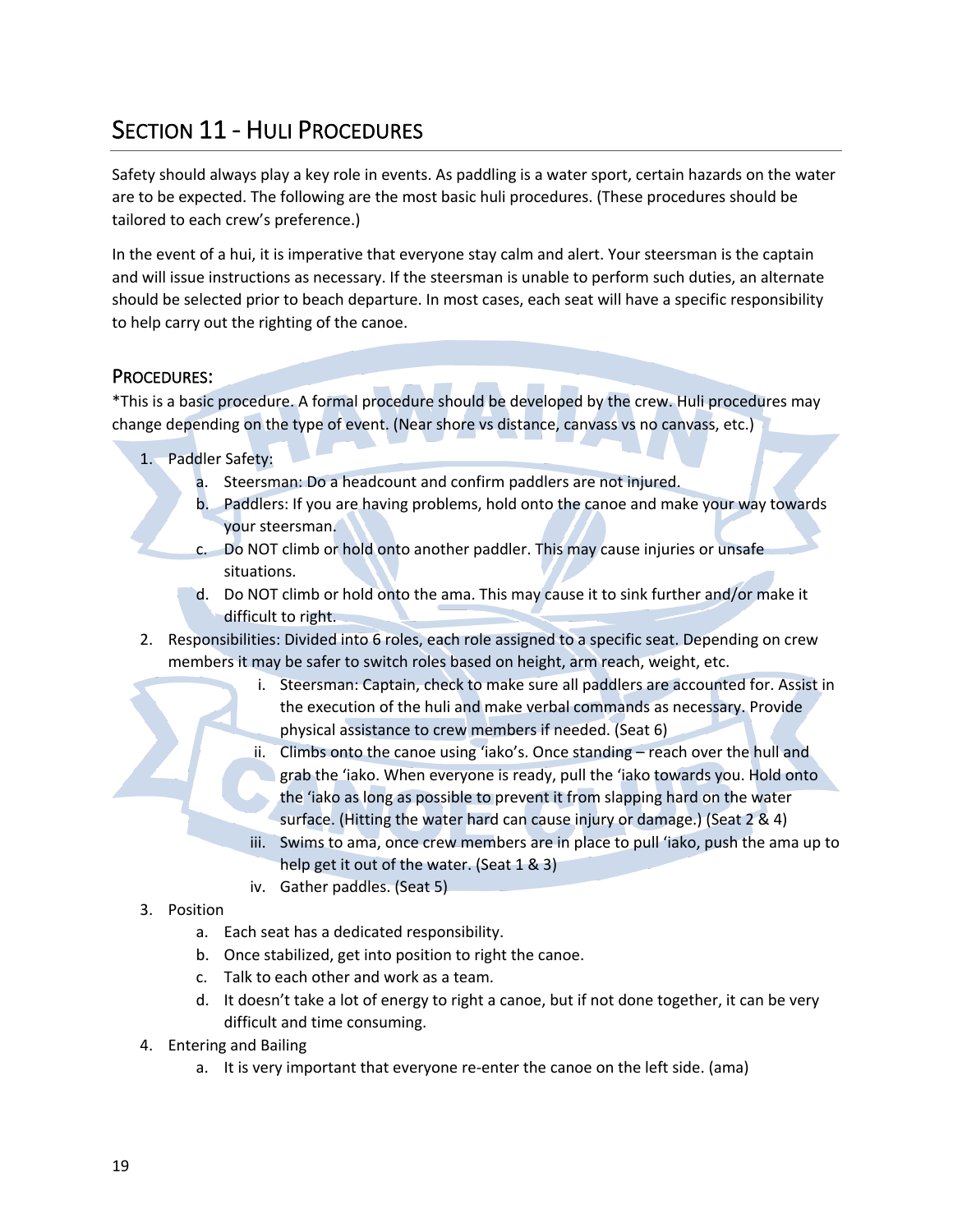- b. If you cannot pull yourself into the canoe using the gunwales, use the 'iako's to help you get into position.
- c. Depending on water conditions, area, and event, do not worry about getting back into the same seat. The only person who needs to return to the same seat is generally the steersman.
- d. The smallest or lightest paddler should enter the canoe first and start to bail.
- e. Seat 6 should be the next paddler to re-enter the canoe in order to keep the canoe straight or facing the right direction.
- f. Remaining paddlers get in as quickly as possible: make sure the canoe is bailed enough before entering. If it is too full of water, it may swamp if all paddlers were to enter at the same time. Watch the gunwales to make sure the canoe is high enough out of the water before getting in. Listen to the directions of your steersman.
- g. Do NOT bail from outside of the canoe as this is energy consuming and may make getting yourself back in the canoe difficult.
- h. When bailing rapidly, throw water over the gunwale using rapid swinging motion. Bail with the wind!
- 5. Resume Paddling

**SAR** 

- a. Once everyone is in: Seats 1, 2, 4, & 6 should start paddling. Seats 3 & 5 should continue to bail.
- b. Seat 5 should resume paddling when 80% of the water is out of the canoe.
- c. Seat 3 should resume paddling when 95% of the water is out of the canoe.
- d. Too much water left in the canoe will result in a heavy canoe, making it difficult to paddle and maneuver.

\*Again, these are BASIC guidelines for righting a canoe. These guidelines cannot be applied to every situation or event. Each crew should tailor them for their use.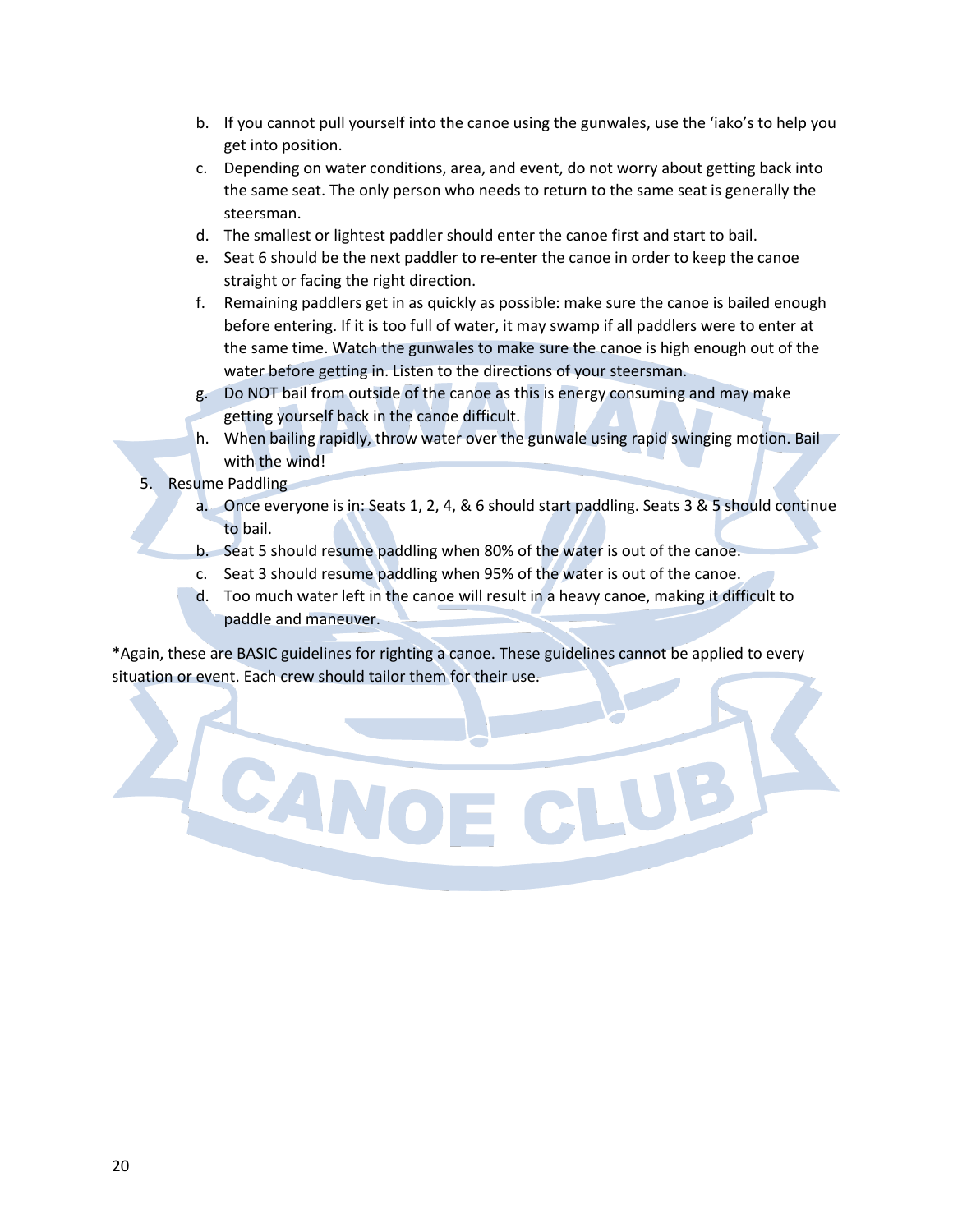### SECTION 12 - REVISION POLICY

Hawaiian Canoe Club reserves the right to amend this policy from time-to-time. Changes may be made to cover other situations and events as deemed necessary.

This policy should be reviewed and updated annually and/or immediately following any major incident regardless if the incident is covered in this policy.

### SECTION 13 – EVENT CANCELLATION POLICY

The **safety of the paddlers is the number one priority**. If conditions are believed to be too dangerous for the paddlers, the event will be cancelled. Weather, water conditions, quality of water, approaching storms, etc. are all factors that contribute to the cancelation declaration.

If the event is cancelled, all registered crews will be notified via e-mail, an official release will be posted to the website and social media accounts.

### **SECTION 14 - REFUND POLICY**

CANC

Full refunds will be given up to August 13, 2019, less the \$25 cancellation fee. No refunds will be given after midnight August 13<sup>th</sup>.

The race committee will make an assertive effort to produce events as scheduled, however courses and schedules may be modified based on unforeseeable conditions arising from adverse weather, natural disaster and/or agency directives. If the course must be changed or the race cancelled due to unforeseeable circumstances beyond our control, there are no refunds, transfers, or rollovers.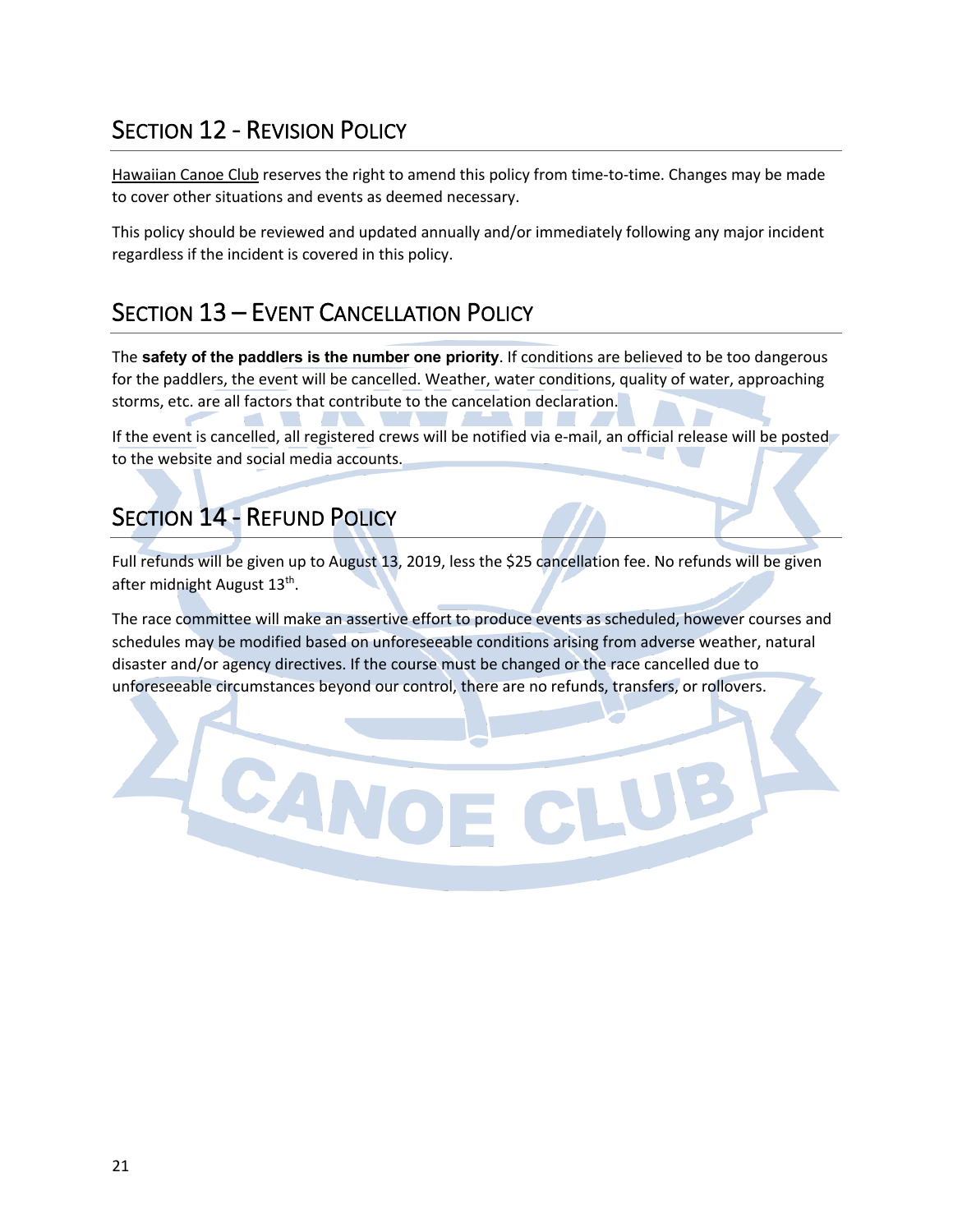### SECTION 15 - RACE ORGANIZER SAFETY TRAINING

Event safety starts with the Race Organizers. Each paddler, coach, boat captain, and participant are ultimately responsible for their own safety. However, race organizers are tasked with hosting an event in areas where conditions can change rapidly with very little to no warning. The following guidelines will help race organizers promote the safety for all participants and volunteers.

- 1. A defined course will be determined well in advance of the event and communicated to all participants and officials
	- a. No USCG, State, or Federal navigational aids are to be used as turning buoys or markers
- 2. Race Rules, Safety Policy, and all Registration information will be put together for all participants
- 3. Pre-race meeting for ALL officials should be held no later than 2 days prior to the event
	- a. It is important that all officials understand the roles and responsibilities of their position as well as fellow officials. It is NOT enough to know only your assigned role.
- 4. Coaches meeting for ALL participants should be held no later than 12 hours prior to the event
	- a. Most registration takes place prior to the day of the event; registration is mandatory; a coaches meeting should be held immediately after the last registration is completed.
	- b. Additional concerns that arise after the meeting may be addressed the morning of the event.
- 5. Insurance requirements for out of state participants should be clearly outlined
- 6. Participant eligibility requirements should be clearly outlined in pre-registration material
- 7. Escort boat requirements should be reviewed prior to any event that makes water changes
	- a. Things to discuss include, minimum length required, required equipment, boat captains previously banned from participation.
- 8. Escort boat rules should be reviewed and updated if concerns or situations arise
- 9. Official boats must meet all USCG and State requirements (escort boats are required to do the same)
- 10. Official vessels should have additional emergency equipment onboard to handle race appropriate worst case emergencies. Examples include;
	- a. Towing bridles
	- b. EPIRB
	- c. Throw lines
	- d. Handheld VHF backup
- 11. Ensure certified medical professionals are onboard dedicated incident boats
	- a. Incident boats staffed with spectators, media, or other persons not certified eliminates the vessel as a primary incident boat.
- 12. Assigned VHF channels (H.O.S.T.) (Subject to change on race day).
	- a. 68 or 71 for Race Operations
	- b. 72 for Emergency situations
	- c. 74 Back up
- 13. Have the safety policy readily available to all participants and officials
- 14. Enforce safety policy
	- a. Experience, club, friend of friends are not excuses to ignore safety policies set by the officials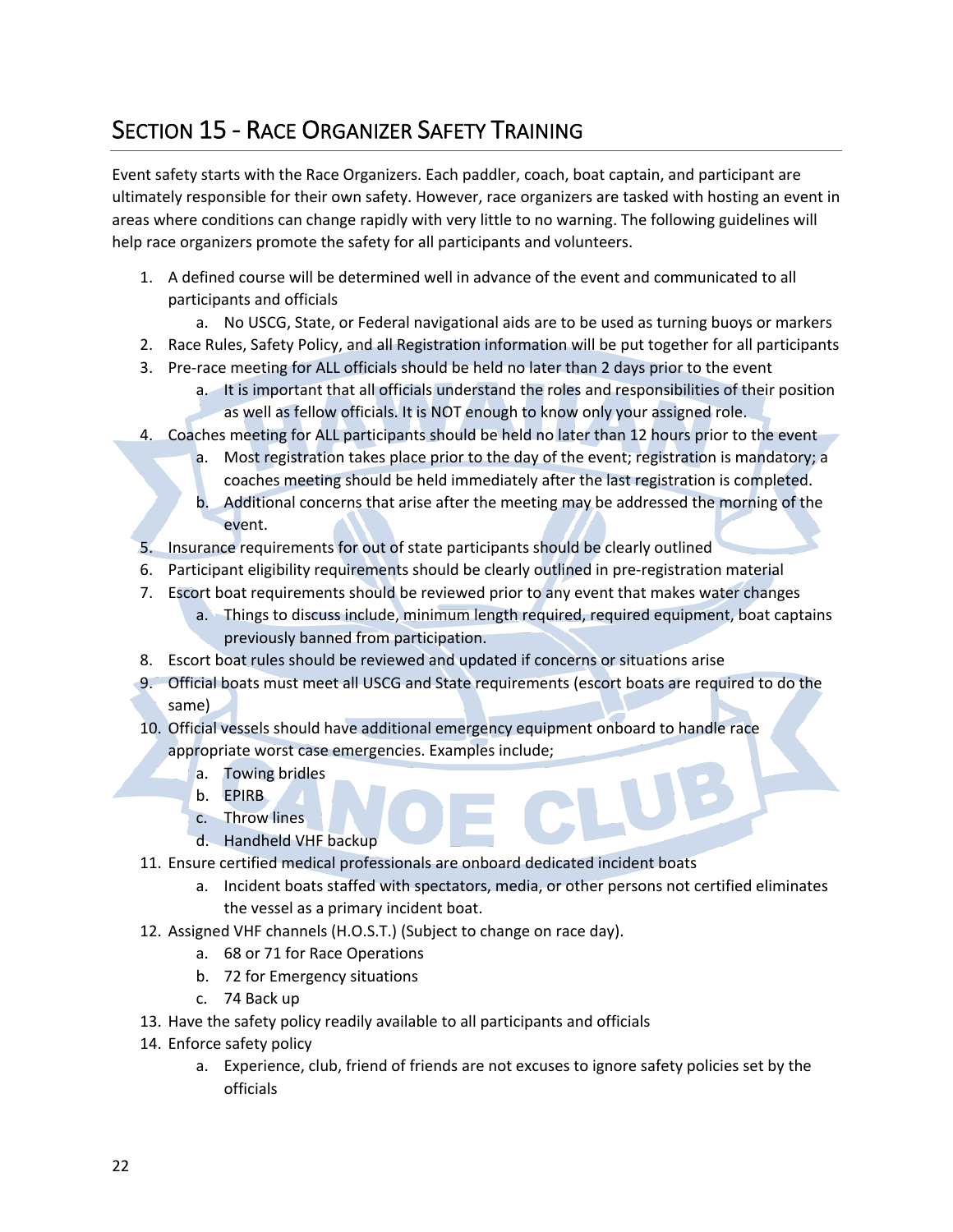- 15. Ensure the race has an adequate number of official boats. The following guideline should be used;
	- a. 1 official boat for every 6 iron crews (i.e. 15 iron crews requires a minimum of 3 official boats)
	- b. 1 official boat for every 15 change crews (i.e. 70 change crews requires a minimum of 5 official boats)
	- c. 1 dedicated incident boat for every 45 crews (i.e. 85 total crews requires a minimum of 2 incident boats)
- 16. Ensure ALL officials have a list of registered participants with Emergency contact information. Registered participants should be identified by race number.
- 17. Develop a clause to follow County, State, and Federal Rules at all times
	- a. Have an appropriate penalty system for violations
		- i. Alcohol
		- ii. Property
		- iii. Facilities

**SAN** 

18. Develop a check-in and check-put procedure to ensure those who started have completed the event.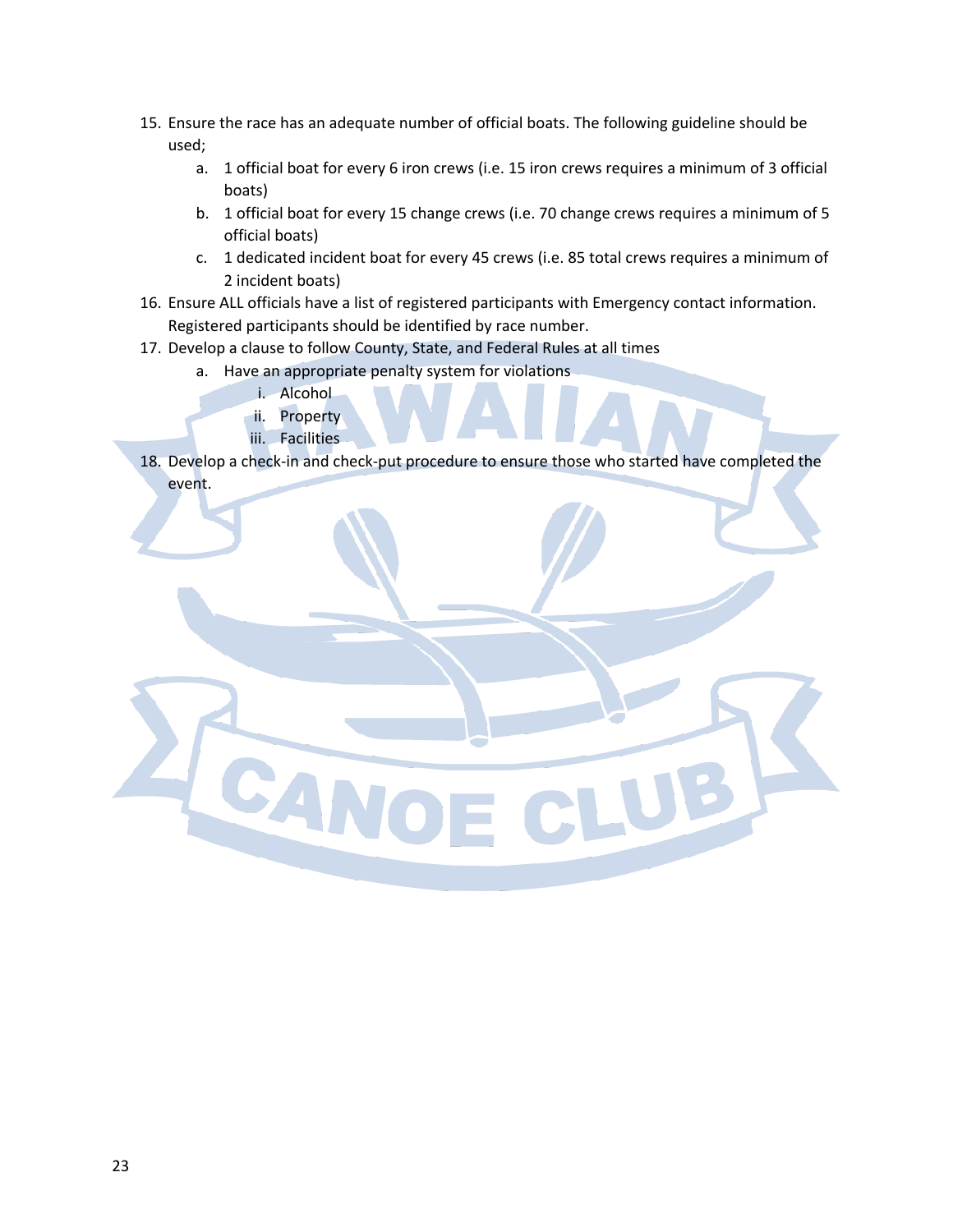The following Sections cover crew, canoe, and escort boat requirements. This policy is NOT site specific and cannot cover every situation that may arise. The following sections were developed from a collective of experienced race officials, paddlers, boat captains, and race organizers. These sections may be updated from time-to-time without notice.

### SECTION 16 - CREW REQUIREMENTS

#### REGISTRATION:

- Required paperwork for all events regardless of location/type:
	- o HCRA Waiver (download off hcrapaddler)
	- o Event Waiver (included in registrations as it changes with event)
	- o Crew List with contact information (registration)
	- o Crew list with emergency contact information (registration)
	- o Coach contact (registration)
	- o Canoe Name (registration)
	- o Escort Boat Waiver (if an escort race; registration)
	- Boat Captain name and contact (phone and email) (If an escort race)
		- § Further documentation and requirements for escort boats can be found in Section 17 of this policy.
- Must have a representative, coach, or designee in attendance at the coaches meeting. Failure to attend the coaches meeting is an automatic removal from the event. Attendee must be on the registration paperwork. (i.e. a crew member, authorized rep, boat coach, boat captain, etc. It is not enough to pull a member from another crew to attend for you.) The attendee is responsible for relaying ALL information to other coaches, crew members, escort boat, and other involved parties.
- The Race Committee reserves right to reject any crew entry. The decision of the Race Committee is final.
- Each canoe entry must have its identification number, assigned by the Race Committee, clearly displayed on the front of the canoe. Identification numbers will be provided the morning of the race.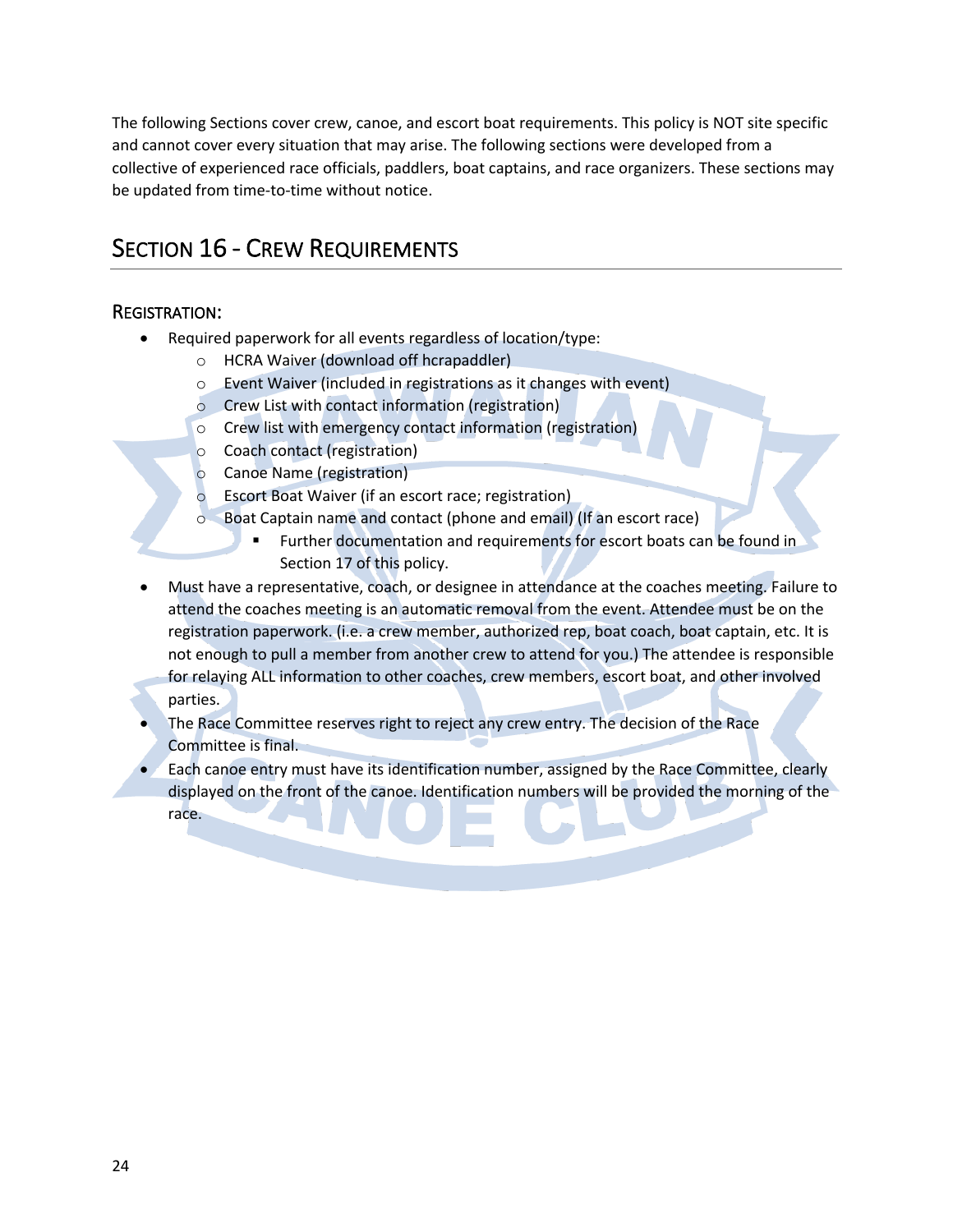#### CANOE EQUIPMENT:

Crew members are required to have the following equipment in or on the canoe regardless of it being a near shore distance race or channel race. These items are mandatory for all crews regardless of division. This will help officials ensure and maintain a safe event for everyone.

Requirements for ALL crews:

- 1. 2 Bailers per canoe (minimum)
- 2. An extra paddle secured to the 'iako.
- 3. A signaling device; whistle or horn (provided by sponsor)

Requirements for IRON crews: Including the above.

1. VHF Marine Radio (provided by sponsor) (Applies to channel race ONLY)

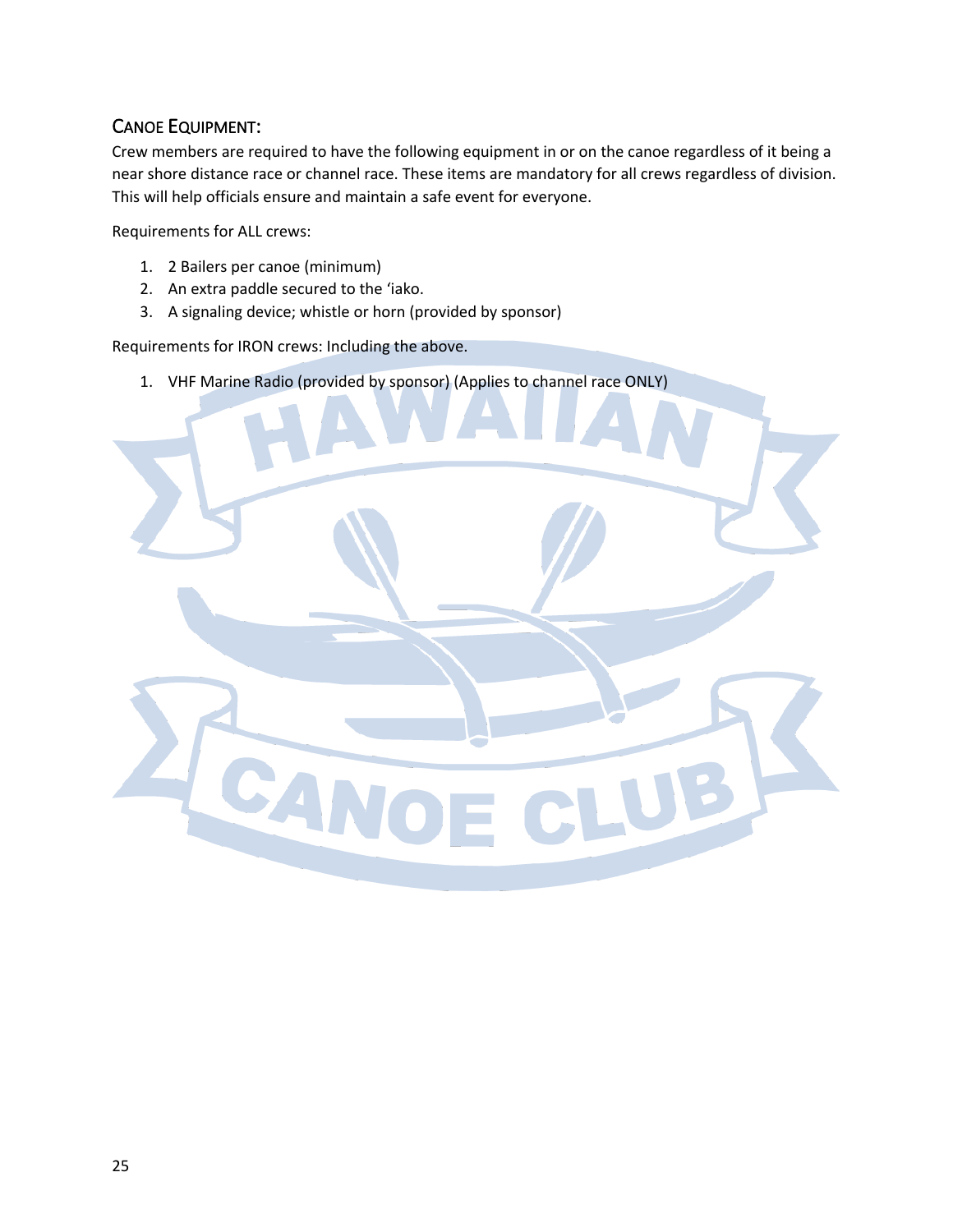### SECTION 17 - MOTORIZED VESSEL REQUIREMENTS

Escort boats *should* be no shorter than 23 feet for near shore races and 26 feet for channel races.

Official boats *should* be no shorter than 15 feet.

#### RACE PAPERWORK

The following paperwork is required for all escort boats regardless of the event or division the crew is entered in.

- 1. A signed event escort boat waiver must be submitted with the crew's registration, along with a copy of the vessel registration or documentation number, proof of insurance, and proof of completing an accredited boating safety course as required by HAR 13-244-15.5. If anyone other than the captain is going to be operating the vessel, the same proof is required.
- 2. Vessel Check List; can be found in Attachment 1 of this policy.
- 3. Event Float Plan must be submitted to the Safety Officer no later than the Coaches meeting. The form must be filled out in its entirety or the vessel will not be allowed to enter the event. Event float plan can be found in Attachment 2 of this policy.
- 4. Escort Contact Form must be submitted to the Safety Officer no later than the Registration deadline. The form must be filled out in its entirety or the vessel will not be allowed to enter the event. Escort Contact Form can be found in Attachment 3 of this policy.

#### REQUIRED EQUIPMENT

All motorized vessels whether official or escort must have the following equipment unless otherwise noted. The Vessel Check List can be found in Attachment 1 of this policy.

#### Equipment Required by Agencies

All escort and support vessels must comply with State, Federal, and USCG requirements. The following equipment is required for all escort boats according to the above agencies; (failure to meet these requirements upon random inspection will result in a disqualification of the crew and possible suspension from escorting future events sponsored by HCC.)

- 1. Type I USCG approved lifejacket for every person on the vessel
- 2. Type IV device (throw able)
- 3. Mounted VHF Marine band radio (Handheld VHF radios are not adequate for escort races due to restricted range; however they should be carried as a backup.)
- 4. Emergency first aid kit of suitable size to handle possible lacerations caused by contact injuries.
- 5. Distress signals 3 current dated handheld approved flares
- 6. Correct number of approved fire extinguishers based on the vessel's size
- 7. A sound making device
- 8. Working Running lights
- 9. Suitable anchor for vessel size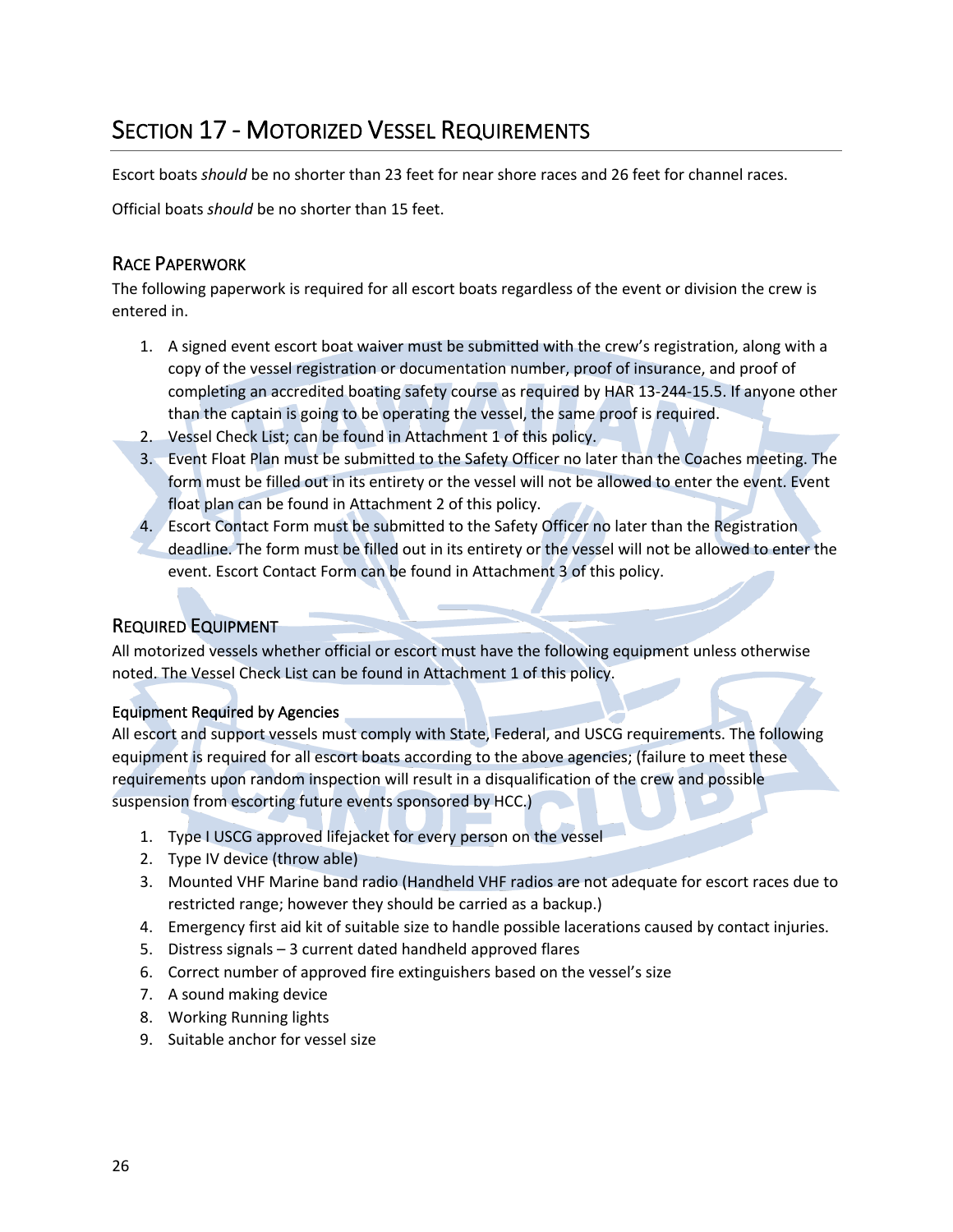#### Equipment Required by Race Organizers

All motorized vessels are required to have the following equipment;

- 1. A throw line with flotation device for the recovery of people in the water.
- 2. A pre-rigged towing line and bridles of suitable size and length to facilitate towing the racing vessels
- 3. Dedicated spotters whose sole purpose is for in water safety during changes (spotter must be indicated on the escort boat waiver; a crew member does not meet this requirement)
- 4. Swim fins and mask
- 5. Swim ladder
- 6. Unlocked cell phone for land-based communications in the event of an emergency
- 7. Extra paddles (3 minimum)
- 8. Straps for canoe or ama (1 set minimum 4 straps)
- 9. Water

#### RECOMMENDED EQUIPMENT

The following is a list of equipment not required by State or Federal Agencies and Race Organizers; however, it is recommended to help mitigate incidents.

- 1. Propeller Guard
	- a. All escort boats are encouraged to install and use a propeller guard for the duration of the event.
	- b. HCC recognizes the danger that propellers pose to participants in the water.
	- c. Section 20 of this policy addresses propeller safety.
- 2. EPIRB
	- a. In the event of an emergency, this will automatically alert authorities with your location
- 3. Back up handheld VHF marine radio
	- a. For backup ONLY. Mounted VHF still required.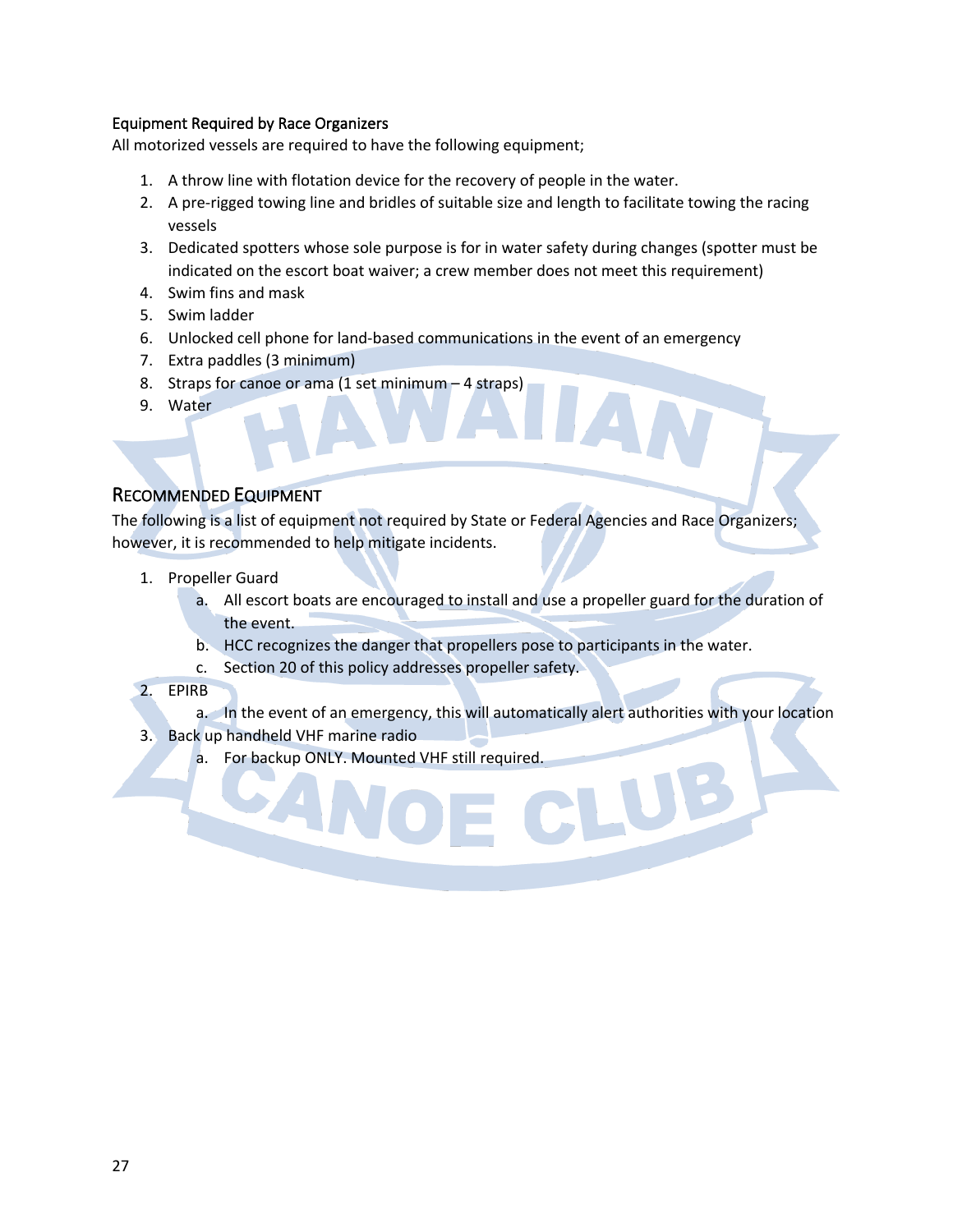### SECTION 18 - SAFE OPERATIONS FOR ALL MOTORIZED VESSELS

Each escort and support vessel should have the capacity to carry the total number of paddlers, vessel and support crew members, and any additional cargo to support the racing team. The carrying capacity needs to be in accordance with the manufacturer's approval for each vessel and that the vessel design allows for the wind, wave, and sea state for the intended route. Most vessels have a maximum capacity plate, which specifies maximum total weight of person, gear, and outboard engines allowed in pounds. Care should be taken when assessing weights, recognizing the weight used calculating persons was previously based on a 160-pound person and that any change in the outboard motor weight and or horsepower may have changed the safe loading of the vessel. Vessels that do not have capacity plates can use a simple formula – vessels length times width divided by 15 to determine the maximum persons. This formula is intended for only good weather, and is only a general guideline, and should never exceed the vessels carrying capacity recommended by the manufacturer.

Escort and support vessels that are inspected/certified as a passenger vessel by the U.S. Coast Guard shall stay within their established stability parameters. The stability letter and/or certificate of Inspection will provide the total number of persons allowed onboard and it also specifies the route (waters) and service they may operate. It remains imperative that operators ensure the vessel is never overloaded. A common error is failing to take into account the additional support gear that is required for these events. Other errors include not accounting for wind, waves, and sea state. Many of these events start on shore and transit to open ocean that significantly changes the exposure to the vessels. Operators should recognize that how a vessel is loaded may have dire consequences as it relates to stability. Placing weight high on the vessel may make it prone to capsizing. As too many people (and/or gear) will also cause the boat to become unstable, it is important to always balance the load so that your boat maintains proper trim. Too much weight to one side or the other will cause the boat to list and increases the chance of taking on water. Too much weight in the bow causes the boat to plow through the water, and too much weight in the stern will create a large wake. All of these situations make the boat difficult to handle and susceptible to swamping. Improperly loaded or overloaded boats will have a negative impact on the vessel stability and could result in accidents that are preventable.

Note that official boats will not provide escort services but will respond to any crew in distress during the event. The priority of official boats are the safety and well-being of participants. If an escort boat needs assistance, the official boat will respond and assist in returning paddlers/crew to the nearest safest shoreline they are able to access. Our official boats are not able to provide escort services that allow the crew to continue the race.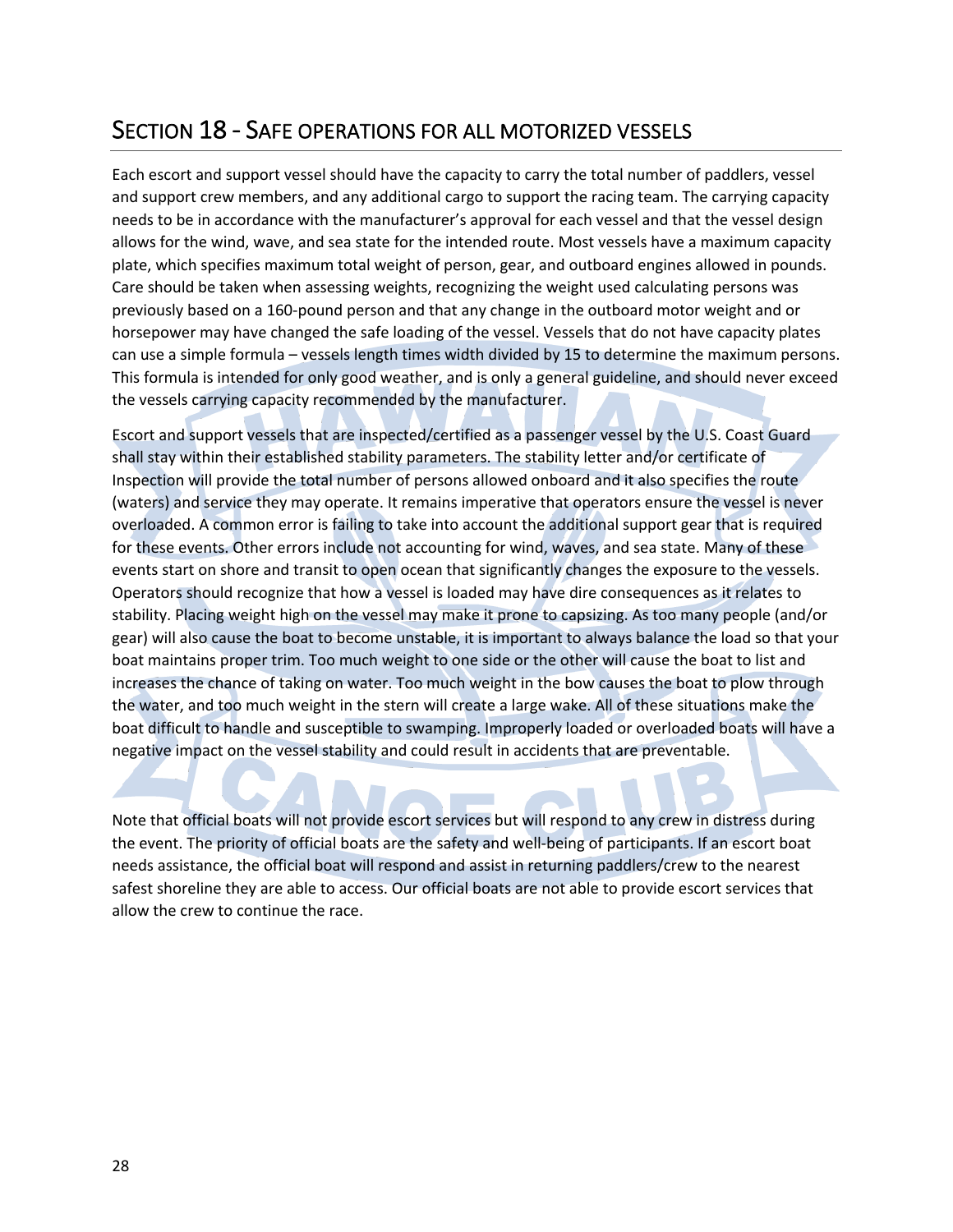### SECTION 19 - ESCORT BOAT RULES

Violations will result in disqualification, time penalties, and/or possible suspension from future HCC sponsored events.

- 1. All escort boats must have current registration and insurance and meet U.S. Coast Guard requirements.
- 2. All escort boats must complete and sign the event waiver.
- 3. All escort boats must have a contact that can help them if their boat becomes disabled and they need to repair or tow it before or during the race – Officials will not tow or repair escort boats and will only assist the affected crew and paddlers.
- 4. Escort boats must have at least one spotter in addition to the captain. A crew member does not meet this requirement.
- 5. It is recommended that escort boats are at least 23'.
- 6. Escorts must stay with their paddlers at all times unless otherwise instructed by Officials.
- 7. Any crew attempting to complete the race without an escort will be disqualified. (ONLY exemption is REGISTERED IRON CREWS)
- 8. All escort boats must have mounted ship-to-ship VHF radio communication. Handhelds are reserved for BACK UP ONLY.
- 9. All escort boats must check in with crew name and number on the event operations channel as designated between 7:00am-7:45am.
- 10. Race officials must be notified of any changes to the escort boat information at least 24 hours prior to the start. Any changes within 24 hours of the start will be reviewed on a case-by-case basis and may be denied entry into the race.
- 11. Any crew whose escort boat has not checked in will not be allowed to start the race. (ONLY exemption is REGISTERED IRON CREWS)
- 12. Escort boats must remain outside of the racing pack for at least 30 minutes after the start.
- 13. Escort boats are able to make the first change 30 minutes after the start.
- 14. Escort boats must remain in the escort holding area as indicated on the event map.
- 15. Escort boats must heed official's instructions if selected for random inspection.
- 16. Escort boats must always maintain a safe distance from all canoes and other boats.
- 17. Escort boats will at no time block or cause wake to a canoe.
- 18. Escort boats must keep a record of injuries and immediately report any injuries requiring medical attention to the Race Director and/or Safety Official.
- 19. Escort boats must meet all State, Federal and USCG requirements.

Any violation of the above rules may result in a disqualification or time penalty to the crew or possible escort suspension from future HCC sponsored events.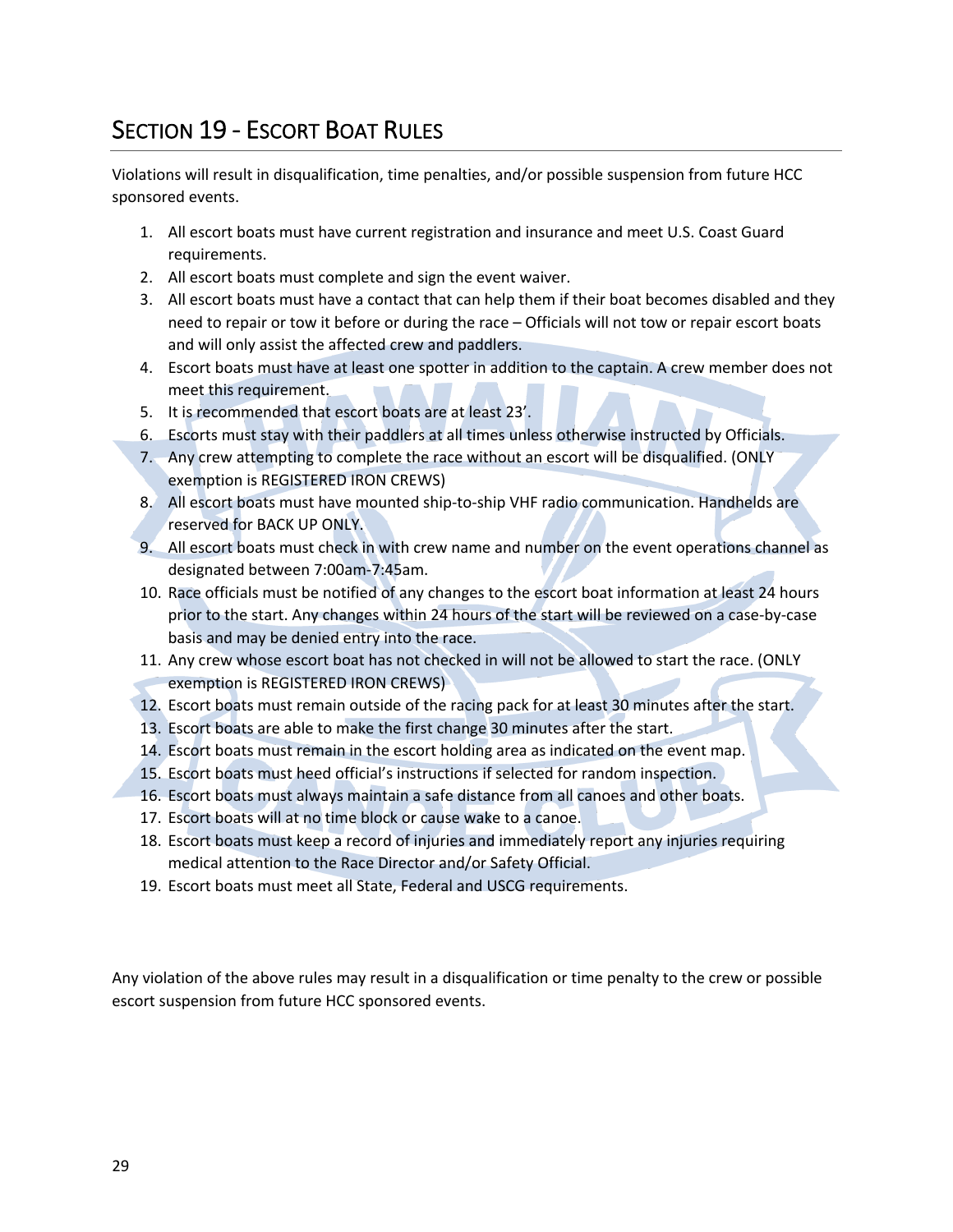### SECTION 20 - ESCORT BOAT TRAINING

This Section will cover basic key points ALL escort boat captains should review with the crew they are escorting. We highly recommend these key points be addressed to the crew in its entirety! It is with further recommendation that these points be covered prior to race day. These points were taken from the H.O.S.T Safe Operating Practices and modified to fit HCC use.

#### PLAN FOR WATER SAFETY

- 1. Indicate points on the vessel that participants will utilize during the race
	- a. Entry point
	- b. Exit point
	- c. Standing point
- 2. Indicate any hazards onboard
	- a. Examples include; low overhead, tripping hazards, slippery surfaces, etc.
- 3. Communication
	- a. Identify specific commands (verbal and/or hand signals) the person at the helm will give
		- for:
			- i. Exiting the vessel
			- ii. Entering the vessel from the water
			- iii. Emergency situations
			- iv. Aborting operations
			- v. Event Cancelation
- 4. Water Changes
	- a. Roles and responsibilities of participants on the vessel
		- i. Boat Coach; to assign seats prior to exiting the vessel
		- ii. Captain will give the command when it is safe to exit the vessel
			- 1. Keep in mind the stability of the boat when exiting
			- 2. Participants should not exit prior to the command from the Captain
		- iii. Once in the water; move away from the vessel and visually check to make sure
			- you are cleared
		- iv. Prepare for canoe, change as instructed by coach
	- b. Roles and responsibilities of support personnel on the vessel
		- i. Manage the ladder
		- ii. Throwing the throw line
		- iii. Relay commands and confirmation from the Captain or Coach
		- iv. Keep watch of all person(s) in the water
		- v. Relay Emergency commands and hand signals to Captain and participants.
- 5. Recovery of participants in the water
	- a. Exiting the Canoe
		- i. Procedures for exiting the canoe should be practiced prior to the race. A paddler should come up with their hand coming out of the water above their head to block their head from hitting the canoe or other paddlers.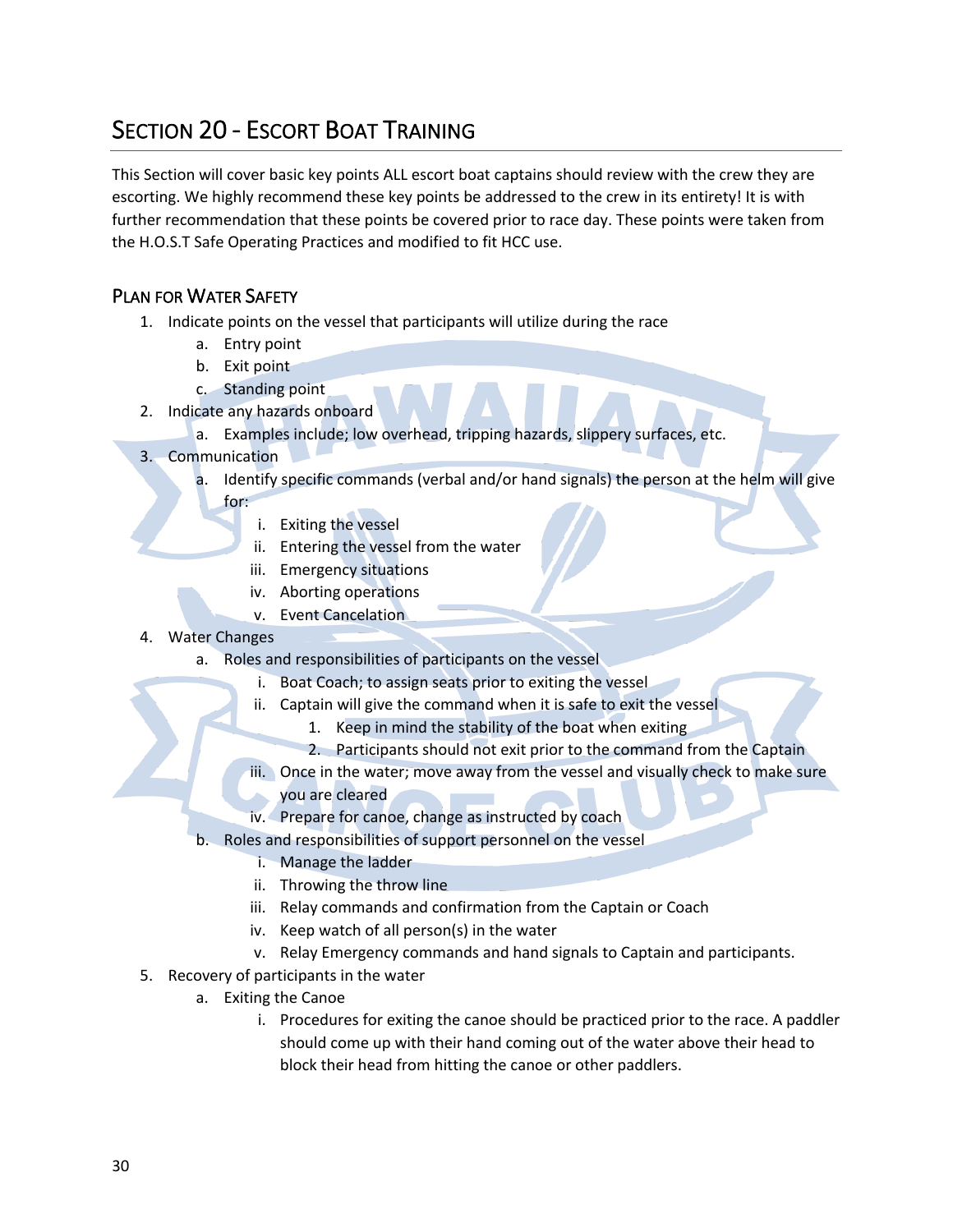- ii. When the canoe has departed, participants should group together closely and watch the approaching escort vessel
- iii. The escort boat may throw a line with a buoy on it. If so, participants should grab the line and pull themselves toward the boat. This is used to keep from drifting away from the boat, while waiting to get onboard.
- iv. Participants must get on the boat quickly and as safe as possible using a ladder or as the Captain of the boat has directed in his briefing. (The only entry and exit points that should be used are the ones the Captain has indicated)

#### PROPELLER SAFETY

The following are key points to discuss with all participants and onboard personnel: Regardless if a propeller guard is being utilized.

- 1. Escort and support vessel operators shall place engines in neutral and verify the propellers are not engaged when the vessels are within 10 yards of in-water paddlers, signal or communicate the same and receive acknowledgement from the persons in the water before commencing recovery;
- 2. Escort and support vessel operators shall NOT, under any circumstances, place the in-water paddlers to the stern of the vessel. Backing down to recover is strictly prohibited. If the escort and/or support vessels fail to make the recovery the paddlers will, either swim to the vessel while in neutral or the vessel will make a second forward attempt;
- 3. Escort and support vessel shall afford recovery devices such as ladders, swim steps to aid in recovery. These devices should be placed in an area away from known hazards.

#### LOCATION OF SAFETY EQUIPMENT

Everyone on board the vessel should be made aware of the location of all safety equipment that might be needed. The following list is provided to give a general overview of what all on-board participants should know:

- 1. PFD: \_\_\_\_\_\_\_\_\_\_\_\_
- 2. First Aid Kit:
- 3. Distress Signals:
- 4. VHF Radio and Backup:
- 5. Anchor:
- 6. Cell Phone:
- 7. GPS: \_\_\_\_\_\_\_\_\_\_\_\_
- 8. Fire Extinguisher:
- 9. Sound Producing Device:
- 10. Fins: \_\_\_\_\_\_\_\_\_\_\_\_\_\_\_
- 11. Bridles: \_\_\_\_\_\_\_\_\_\_\_\_
- 12. Extra Paddles: \_\_\_\_\_\_\_\_\_\_\_\_
- 13. Canoe Straps:
- 14. Emergency Streamer: \_\_\_\_\_\_\_\_\_\_\_\_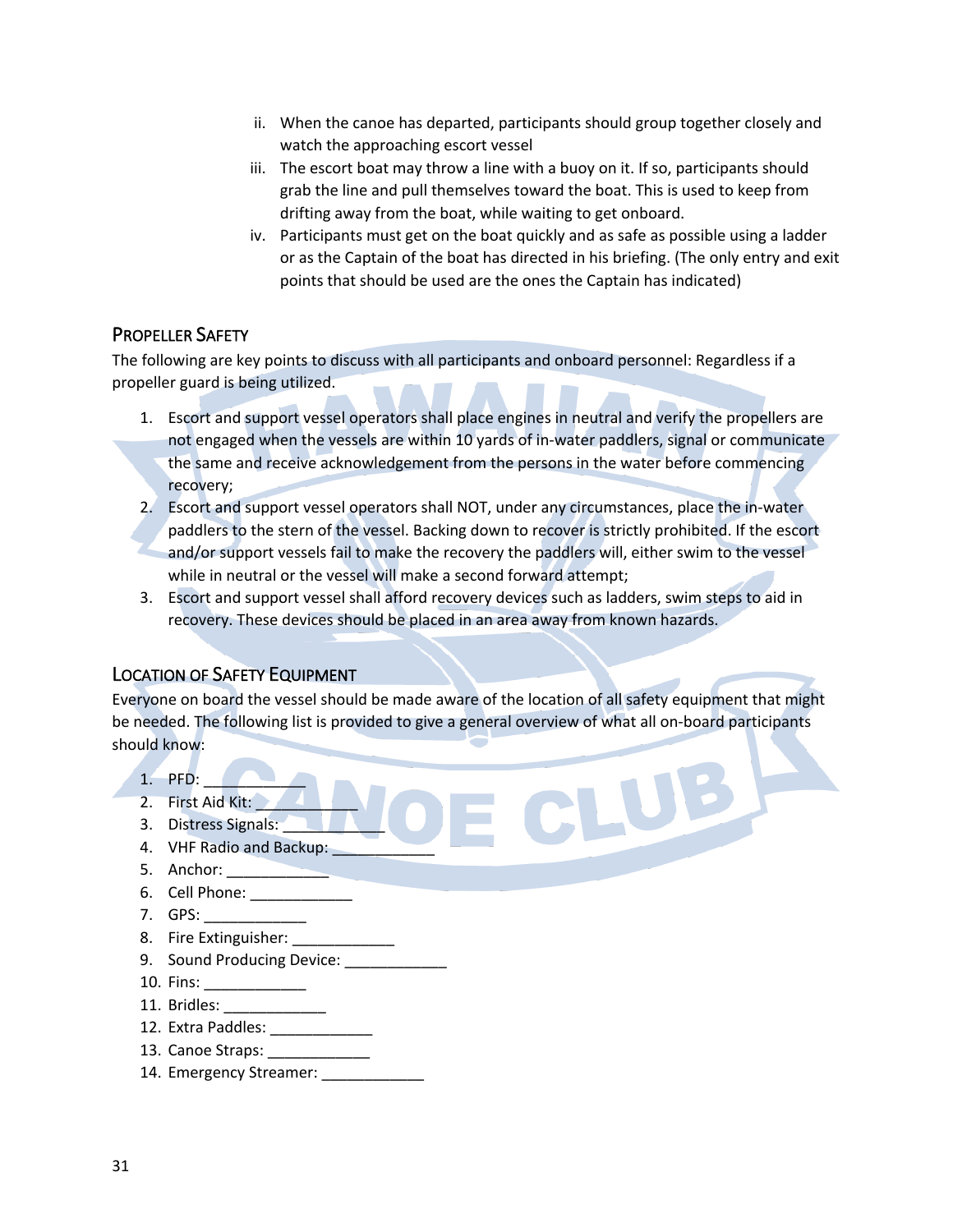#### KNOWLEDGE OF PARTICIPANTS

The Boat Captain or Operator should be well aware of who is on the vessel. The following is a list of information Operators should require from crews/coaches:

- 1. List of all coaches, spotters, participants, and contact information
- 2. List of emergency contacts for ALL those onboard
- 3. Any previous medical conditions
- 4. Any medications & locations such as an Epi pen or inhalers

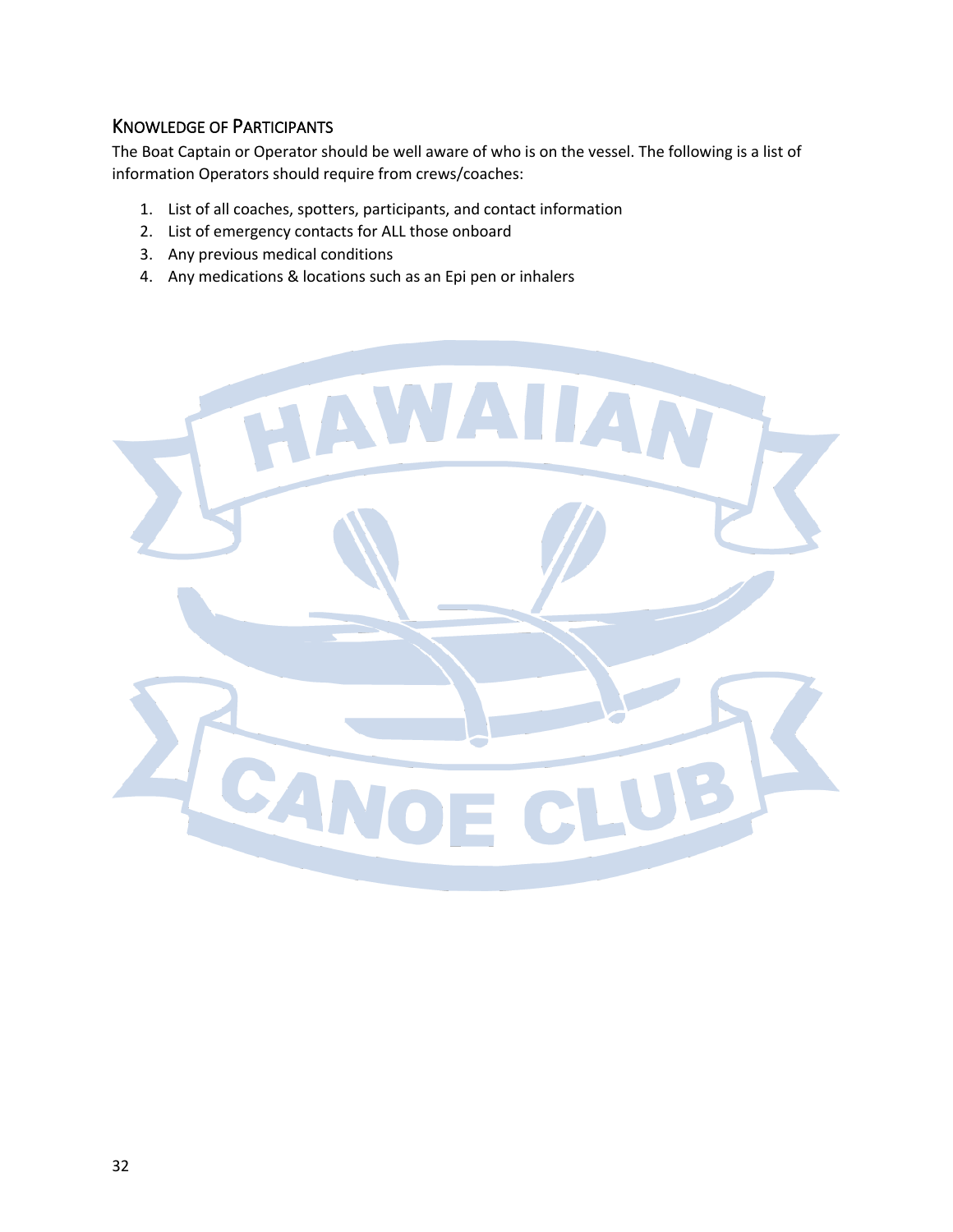Official Use Only:

 $\Box$  Check – In  $\Box$  Check - Out

## VESSEL CHECK LIST

This check list is to be used to help Escort Boats meet ALL requirements as outlined in the Safety Management Policy for Distance Races. All items on the list are required unless otherwise noted. There are no exceptions to the required equipment. Failing to meet these requirements may result in a disqualification of the crew and possible suspension from future HCC events.

| <b>Boat Operator Name:</b>                |                                                         |             | Phone:                                 |  |  |
|-------------------------------------------|---------------------------------------------------------|-------------|----------------------------------------|--|--|
|                                           | Name of Vessel:                                         | <b>HA#:</b> |                                        |  |  |
| Type of Vessel:                           |                                                         |             | <b>Assigned Spotter:</b>               |  |  |
| <b>Crew No:</b><br><b>Crew Escorting:</b> |                                                         |             |                                        |  |  |
| Notes:                                    |                                                         |             |                                        |  |  |
| Yes                                       | <b>Required Equipment by Agencies</b>                   | Yes         | <b>Paperwork Requirements</b>          |  |  |
| $\perp$                                   | Type I USCG approved life vest for every person onboard | IJ          | Vessel Registration or Documentation # |  |  |
|                                           | Type IV throw-able device                               | V.          | Proof of Insurance                     |  |  |
|                                           | Mounted VHF marine band radio                           |             | Proof of Boater Safety Certification   |  |  |
| $\vert \ \ \vert$                         | <b>Emergency First aid kit</b>                          |             | <b>Event Escort Waiver</b>             |  |  |
| $\Box$                                    | Distress Signals (3 minimum)                            | I٦          | <b>Vessel Check List</b>               |  |  |
| $\Box$                                    | Appropriate fire extinguishers for vessel               |             | <b>Event Float Plan</b>                |  |  |
|                                           | Sound making device (horn, whistle, bell)               |             | <b>Event Escort Form</b>               |  |  |
|                                           | Working running lights                                  |             |                                        |  |  |
|                                           | Anchor suitable for vessel size                         |             |                                        |  |  |
|                                           |                                                         |             |                                        |  |  |

| Yes    | <b>Required Equipment by Race Organizers</b>        | Yes                                       | <b>Recommended Equipment</b>                        |
|--------|-----------------------------------------------------|-------------------------------------------|-----------------------------------------------------|
|        | Throw line with floatation device                   | $\mathbb{N}$                              | <b>Propeller Guard</b>                              |
|        | Pre-rigged towline with suitable bridals for towing |                                           | <b>EPIRB</b>                                        |
|        | Designated spotter                                  |                                           | <b>Backup VHF Radio</b>                             |
|        | Swim fins/mask                                      |                                           |                                                     |
|        | Swim ladder                                         |                                           | Completed by:                                       |
|        | Unlocked cell phone                                 |                                           | By checking 'Yes' I hereby certify that the         |
|        | Extra paddles                                       |                                           | equipment is onboard the vessel and meets the       |
|        | 1 set straps for canoe                              | requirements as outlined by the mentioned |                                                     |
| - 1    | <b>Bottled water</b>                                |                                           | agencies and race organizers. I understand that     |
|        | Emergency Flag (sponsor)                            |                                           | failure to produce any equipment upon random        |
|        |                                                     |                                           | inspection will result in a disqualification of the |
|        |                                                     |                                           | crew and possible escort suspension from            |
| Event: | Date:                                               |                                           | future HCC events.                                  |

Signed:  $\Box$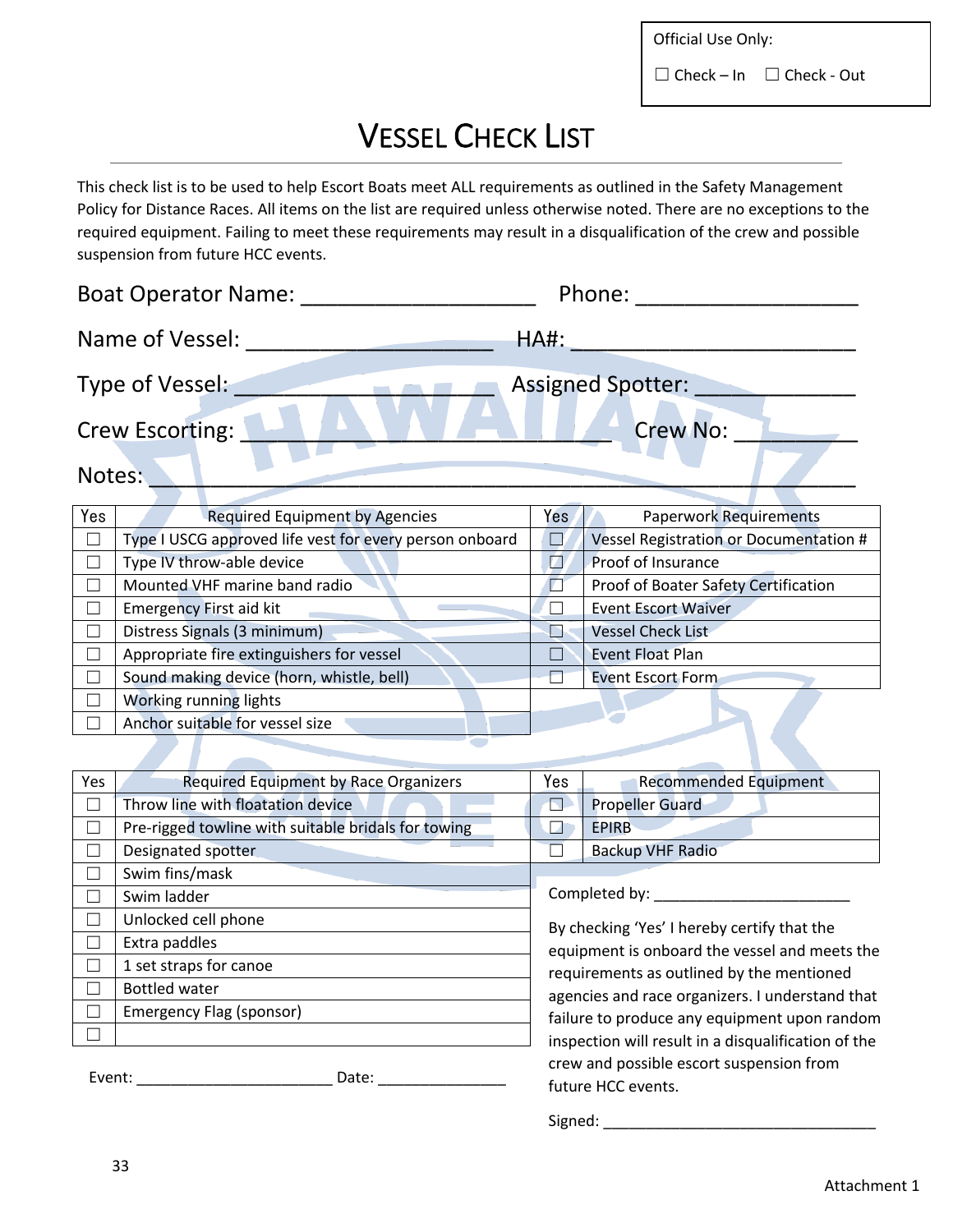Crew Name:

Crew No.

Date:

## EVENT FLOAT PLAN

|                                                                                                                                                                                                                               | Length: _________ Type: __________ Hull & Trim Colors: _____________________ Other Features: _____________                                                                                                                                                                     |  |  |  |  |
|-------------------------------------------------------------------------------------------------------------------------------------------------------------------------------------------------------------------------------|--------------------------------------------------------------------------------------------------------------------------------------------------------------------------------------------------------------------------------------------------------------------------------|--|--|--|--|
|                                                                                                                                                                                                                               |                                                                                                                                                                                                                                                                                |  |  |  |  |
|                                                                                                                                                                                                                               |                                                                                                                                                                                                                                                                                |  |  |  |  |
|                                                                                                                                                                                                                               |                                                                                                                                                                                                                                                                                |  |  |  |  |
|                                                                                                                                                                                                                               |                                                                                                                                                                                                                                                                                |  |  |  |  |
| Notes:                                                                                                                                                                                                                        |                                                                                                                                                                                                                                                                                |  |  |  |  |
|                                                                                                                                                                                                                               |                                                                                                                                                                                                                                                                                |  |  |  |  |
|                                                                                                                                                                                                                               |                                                                                                                                                                                                                                                                                |  |  |  |  |
|                                                                                                                                                                                                                               | Phone: <u>Designed</u> D Crew Member D Coach D Boat Crew                                                                                                                                                                                                                       |  |  |  |  |
| Name: Name:                                                                                                                                                                                                                   |                                                                                                                                                                                                                                                                                |  |  |  |  |
| Name: Name and Name and Name and Name and Name and Name and Name and Name and Name and Name and Name and Name and Name and Name and Name and Name and Name and Name and Name and Name and Name and Name and Name and Name and |                                                                                                                                                                                                                                                                                |  |  |  |  |
| Name: Name:                                                                                                                                                                                                                   | Phone: D Crew Member □ Coach □ Boat Crew                                                                                                                                                                                                                                       |  |  |  |  |
| Name: Name:                                                                                                                                                                                                                   | Phone: <u>□ △ □</u> Crew Member □ Coach □ Boat Crew                                                                                                                                                                                                                            |  |  |  |  |
| Phone: 2000                                                                                                                                                                                                                   | □ Crew Member □ Coach □ Boat Crew<br><b>CONTRACTOR</b>                                                                                                                                                                                                                         |  |  |  |  |
| Phone:                                                                                                                                                                                                                        | $\Box$ Crew Member $\Box$ Coach $\Box$ Boat Crew                                                                                                                                                                                                                               |  |  |  |  |
| Phone: _____________                                                                                                                                                                                                          | □ Crew Member □ Coach □ Boat Crew                                                                                                                                                                                                                                              |  |  |  |  |
| Phone:                                                                                                                                                                                                                        | □ Crew Member □ Coach □ Boat Crew                                                                                                                                                                                                                                              |  |  |  |  |
|                                                                                                                                                                                                                               | Phone: □ □ Crew Member □ Coach □ Boat Crew                                                                                                                                                                                                                                     |  |  |  |  |
|                                                                                                                                                                                                                               |                                                                                                                                                                                                                                                                                |  |  |  |  |
|                                                                                                                                                                                                                               | Phone: ___________ □ Crew Member □ Coach □ Boat Crew                                                                                                                                                                                                                           |  |  |  |  |
|                                                                                                                                                                                                                               |                                                                                                                                                                                                                                                                                |  |  |  |  |
|                                                                                                                                                                                                                               |                                                                                                                                                                                                                                                                                |  |  |  |  |
|                                                                                                                                                                                                                               | Alt Phone:                                                                                                                                                                                                                                                                     |  |  |  |  |
|                                                                                                                                                                                                                               | Age: Gender:<br>Phone: Alt Phone: Alt Phone:<br>Phone: and the state of the state of the state of the state of the state of the state of the state of the state of the state of the state of the state of the state of the state of the state of the state of the state of the |  |  |  |  |